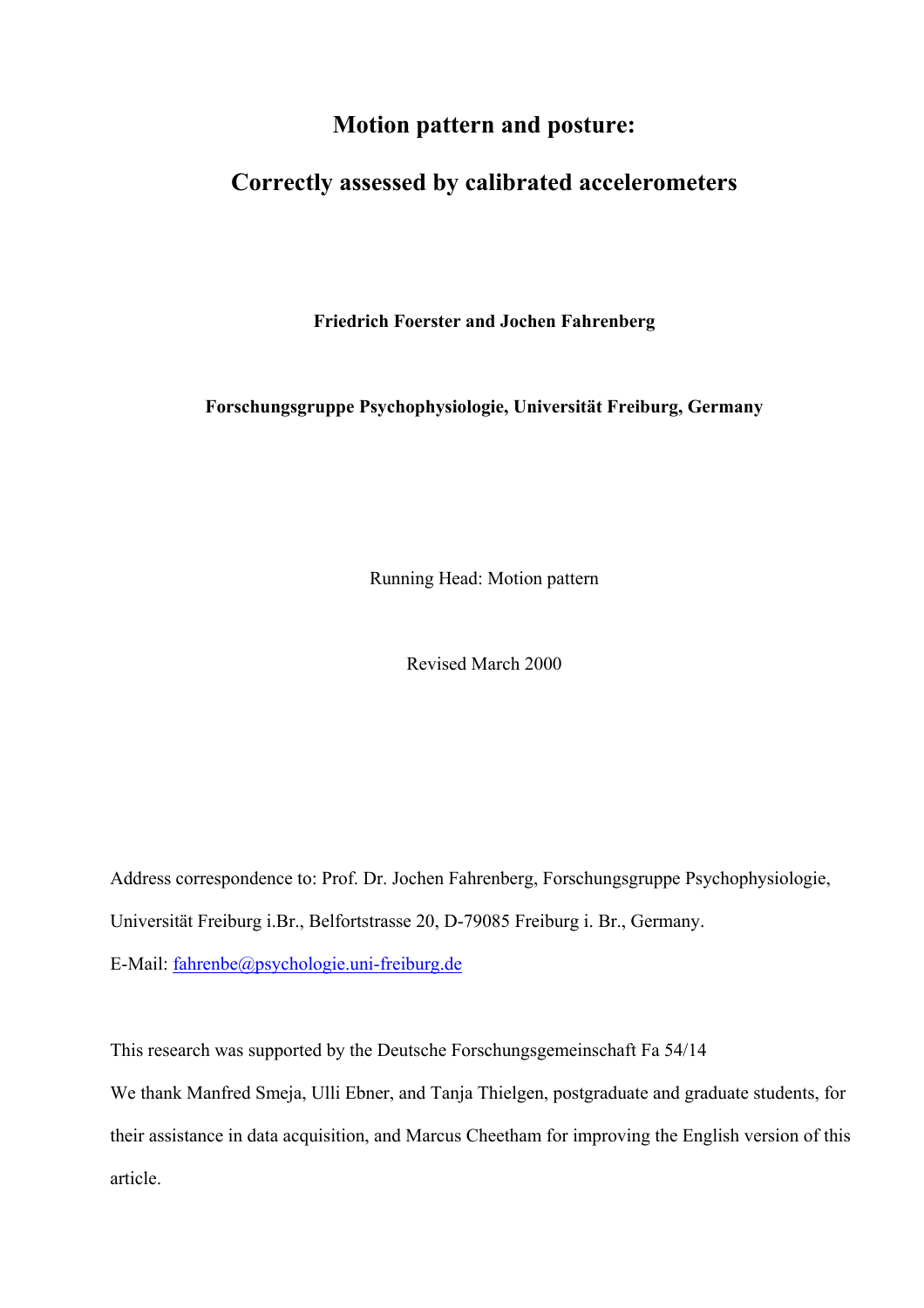#### Abstract

Basic motion patterns and posture can be distinguished by multi-channel accelerometry, as recently shown. A refinement of this methodology appeared to be desirable to further increase its validity, especially to distinguish walking and climbing stairs, and body rotation during sleep.

Recordings were made of 31 subjects, according to a standard protocol comprising thirteen motions and postures. This recording was repeated three times with appropriate permutation. Five uni-axial sensors and three sites of placement (sternum with three axes, right and left thigh) were selected. A hierarchical classification strategy used a standard protocol (that is, individual reference patterns) to distinguish subtypes of moving behaviors and posture.

The analysis method of the accelerometer signals yielded a reliable detection of 13 different postural and activity conditions (only 3.2 % misclassifications). A minimum set of sensors can be found for a given application, for example, a two-sensor configuration would clearly suffice to differentiate between four basic classes (sitting, standing, lying, moving) in ambulatory monitoring.

Keywords: Ambulatory monitoring, Accelerometer, Movement, Physical activity, Posture.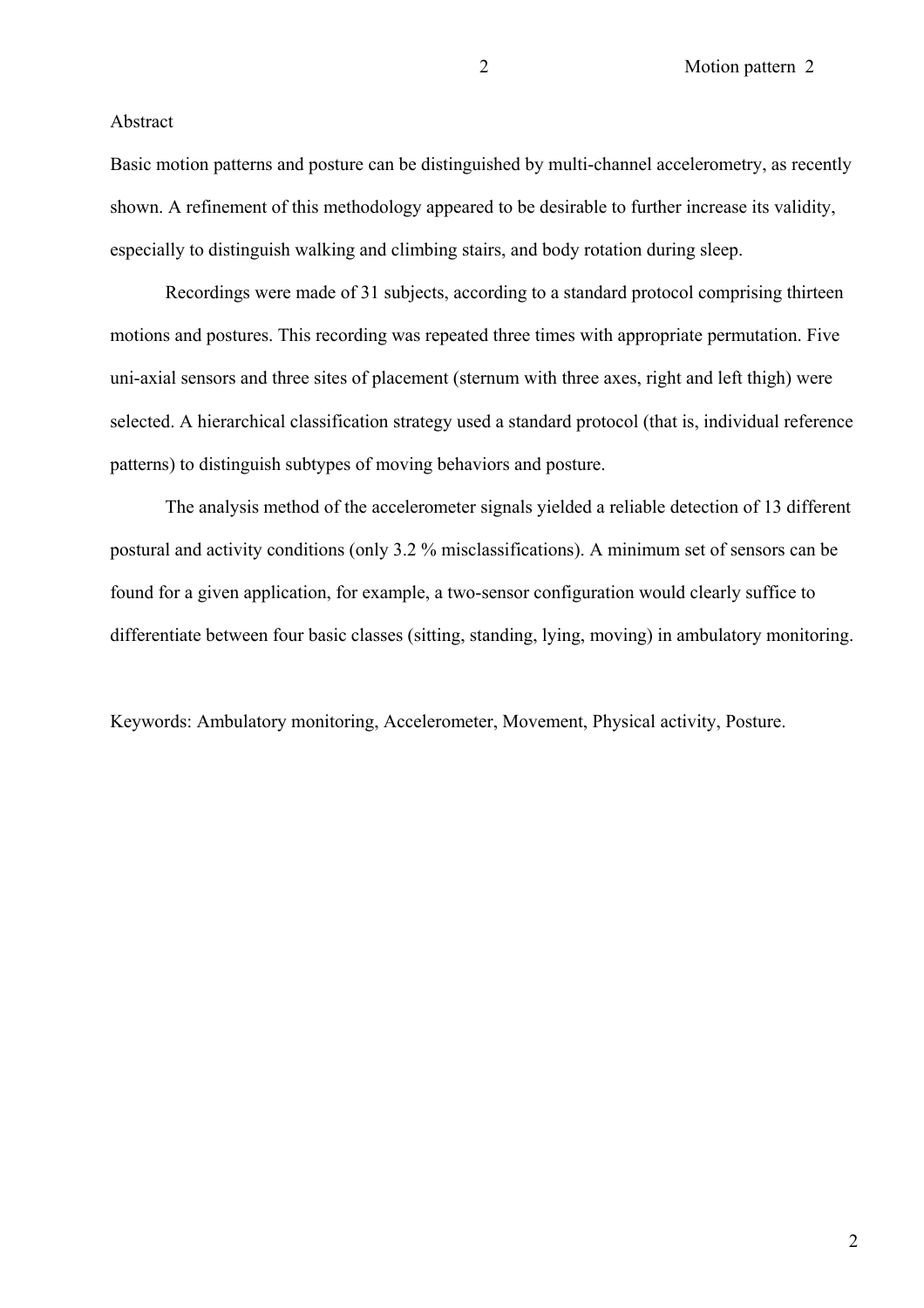# **Motion pattern and posture: Correctly assessed by calibrated accelerometers Friedrich Foerster and Jochen Fahrenberg**

University of Freiburg, Germany

The assessment of movement and posture, and, generally, the kinematic analysis of behavior has greatly profited from the progress made in sensor technology and advanced methods in signal analysis. The conventional methodology made use of wrist-worn actometers, tilt-switch transducers, mechanical pedometer, piezo-ceramic sensors, and other electronic devices to register movements. Actometer devices are suitable for many applications. Actometer are less expensive than the infrared-light methodology of kinematic analysis, easier to apply than recordings of the electromyogram, and more convenient than video tape analysis. The measurement of activity in psychology and medicine was reviewed by Tryon (1991; see, also, Bussmann, 1998).

The progress in the assessment of movement and posture resulted from three developments: the wide bandwidth of new piezoresistive (for example, ICSensor Model 3031, Analog Devices ADXL202) and piezocapacitive sensors paved the way for the development of a new methodology with calibrated accelerometers. The DC signal output (that is, signal output  $\leq 0.5$  Hz) allows the assessment of change in position in relation to the gravitational axis (that is, inclination in degrees); the AC signal output  $> 0.5$  Hz, in terms of the gravitation, that is, g (or milli-g), represents acceleration along the sensitive axis of the device. Secondly, the development of pocket-sized digital data recorders has especially facilitated the multi-channel ambulatory monitoring and the 24 hour recording of activity in daily life. Thirdly, the increase in computer capacity that made advanced methods of signal analysis possible, for example, joint time (amplitude) – frequency analysis and specific methods of filtering (e.g., Quian, & Chen, 1996), benefited behavior analysis, too. Software has been developed for automatic detection of motion patterns in multi-channel recordings.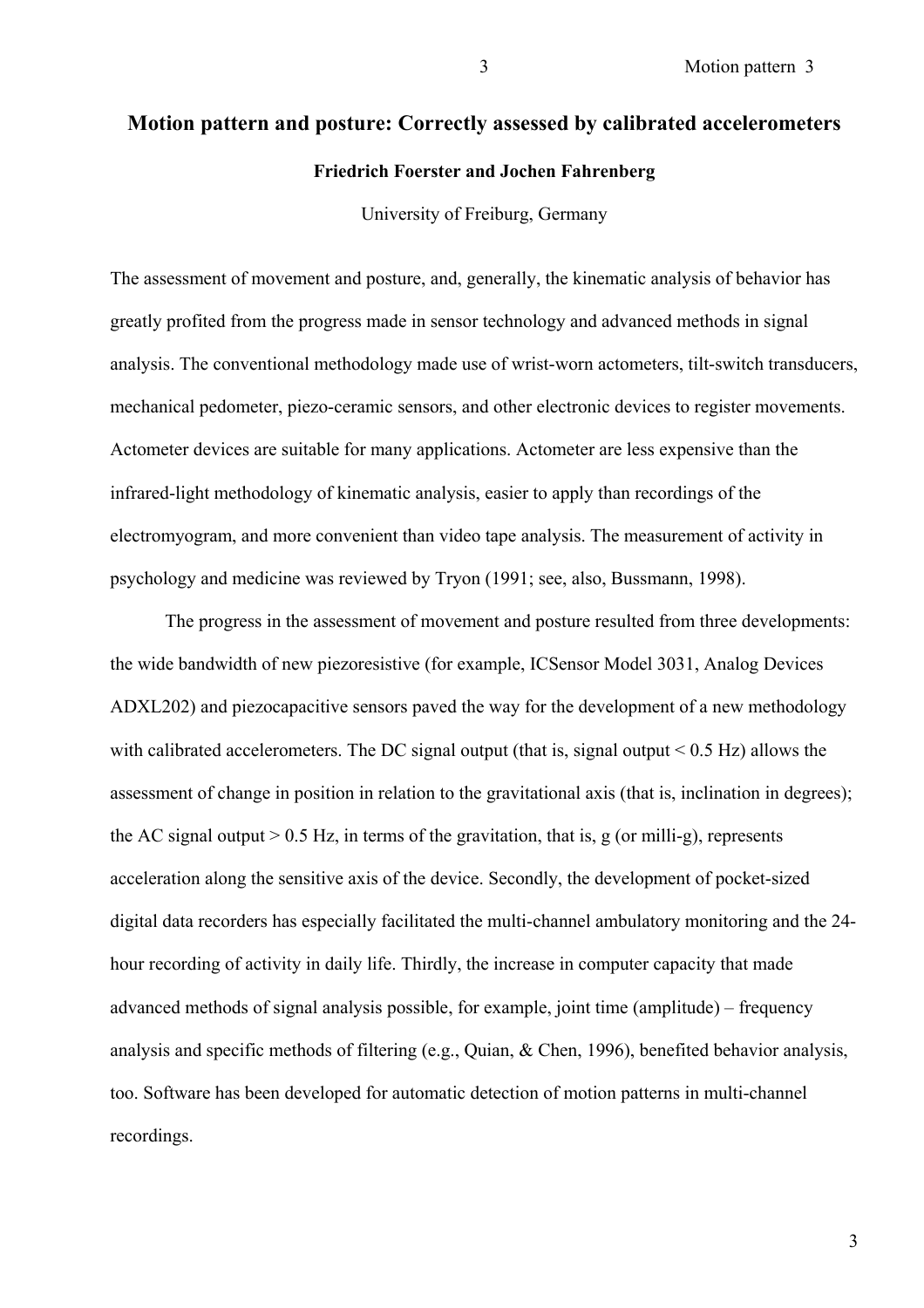Multi-channel accelerometry with calibrated sensors is thus a very promising methodology, and researchers have become increasingly aware of the many advantages of this approach and of its potential fields of application in psychology and medicine (see Bussmann, 1998; Jain, Martens, Mutz, Weiß, & Stephan, 1996; Veltink, & van Lummel, 1994). The actual posture and the pattern of motion (beyond the measurement of physical activity) basically provide a frame of reference for the evaluation of many behaviors, symptoms and physiological changes. For example, the assessment of resting condition vs. walking or climbing stairs appears to be an essential aspect in the psychophysiological investigation of cardiovascular change and energy expenditure under naturalistic conditions (Tuomisto, Johnston, &Schmidt, 1996). Furthermore, the detection of body rotation (whether the subject is sleeping on the left or right side) may be important for a more precise evaluation of nightly blood pressure changes since the blood pressure measurement refers to the level of the heart. Unnoticed body rotation may thus introduce arbitrary changes in the order up to 20 mm Hg.

Further examples for the use of this methodology would be the assessment of gait, of stability of posture, of movement disorders (see Bussmann, 1998; Veltink, & van Lummel, 1994) and movement pathologies, for example, the quantification of amplitude, frequency, and occurrence time of tremor in Parkinson's disease and its relationship with posture and motion (Foerster, & Smeja, 1999; Smeja et al., 1999; van Someren et al., 1998).

#### Multi-channel accelerometry

Multi-channel (multi-site) accelerometry was evaluated recently in a number of ambulatory monitoring studies. The evaluation indicated the importance of the following issues: Which algorithms are suitable for the detection of motion patterns and posture, and which sensor placements would provide a minimal configuration to assess a broad spectrum of functional activities? (Busser, 1994; Busser, Ott, van Lummel, Uiterwaal, & Blank, 1997; Bussmann, 1998; Bussmann, Tulen, van Herel, & Stam, 1998; Bussmann, Veltink, Martens, & Stam, 1994; Fahrenberg, Foerster, Müller, & Smeja, 1997; Fahrenberg, Müller, Foerster, & Smeja, 1996;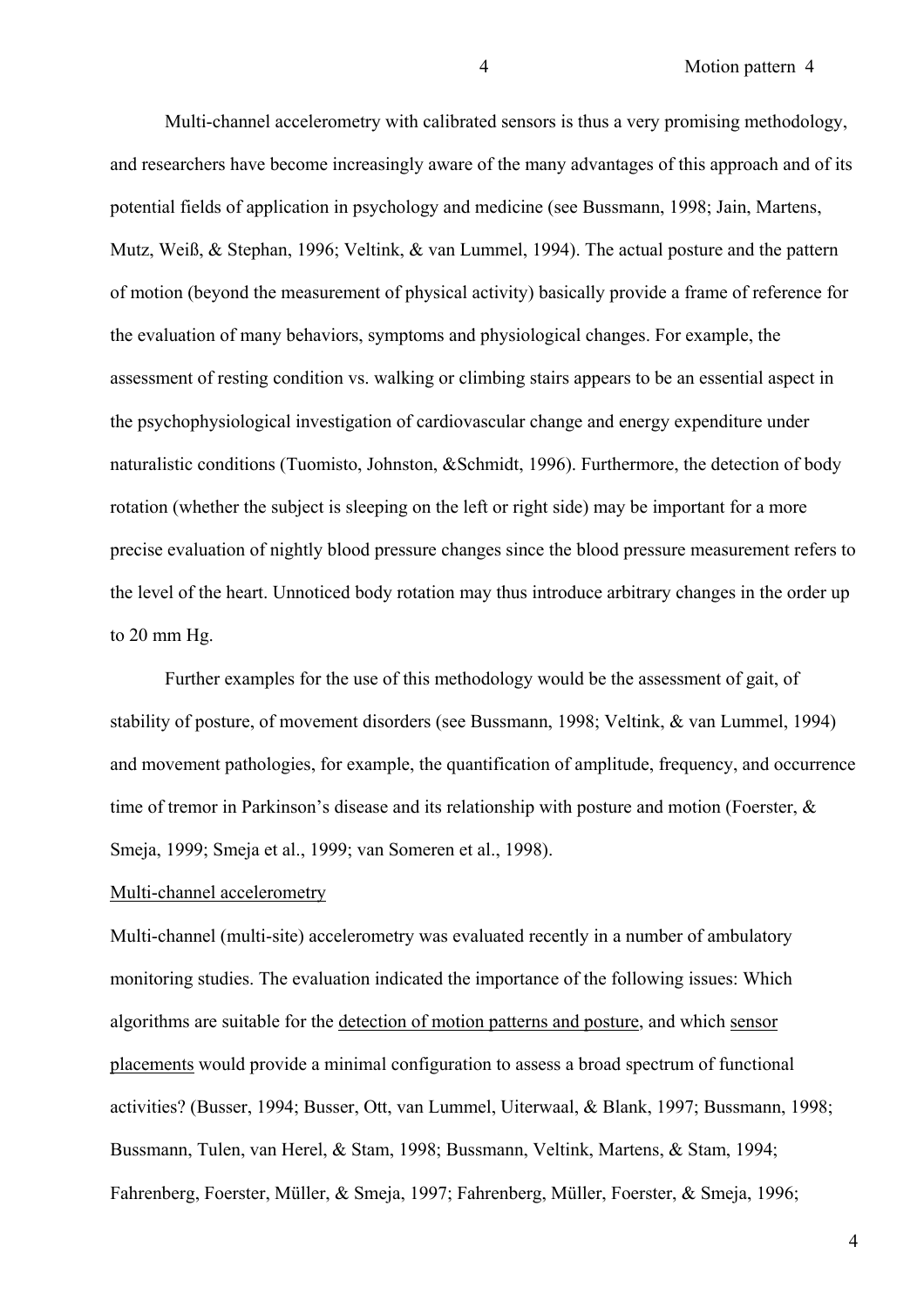Foerster, Smeja, & Fahrenberg, 1999; Kiani, Snijders, & Gelsema, 1997; van den Weijer, Smits, de Haan, & van Lummel, 1994). Which sensor placement is to be preferred for the prediction of overall physical activity and energy expenditure? (Bouten, Verboektet-van de Venne, Westerterp, Verduin, & Janssen, 1996; Middelkoop van Dam, Smilde-van den Doel, & van Dijk, 1997; Myrtek, Brügner, & Müller, 1996; Patterson, Krantz, Montgomery, Deuster, Hedges, & Nebel, 1993; Richardson, Leon, Jacobs, Ainsworth, & Serfas, 1995; Tuomisto, Johnston, & Schmidt, 1996; Walker, Heslop, Plummer, Essex, & Chandler, 1997).

With a few exceptions, the aforementioned studies refer only to a small number of motion patterns. It is obvious that in addition to standing, sitting, lying, walking, climbing stairs, further behaviors should be included (Bussmann et al., 1998; Foerster et al., 1999). Subtypes of lying, that is, lying on the right or left side, supine or with back supported, and a preferred position at sleep onset, are necessary to monitor bed rest and nightly body rotation. Samples of walking at normal and fast pace are desirable to test the discrimination between walking and the climbing of stairs. The majority of investigations have only used a few sensors. In some instances, it appears doubtful, whether such sensors were calibrated. Several studies did not explicitly refer to the DC-component as an indication of posture (inclination) and seemed to be content with just the analysis of movement. In addition, the subject samples studied were always small. However, posture and motion patterns exhibit a remarkable interindividual variability. To investigate such effects, a larger number of subjects is required.

The algorithm for the detection of posture and motion patterns is still a crucial aspect of accelerometry. Several suggestions have been made as to how to achieve an adequate data reduction and to differentiate between a variety of dynamic activities under investigation. The development of pattern recognition systems based on different strategies was proposed. Such classifier systems could be designed by using statistical algorithms, conventional or fuzzy logic, or artificial neural networks (Kiani et al., 1997; Martens, 1994). However, only two approaches have been used to a greater extent (Bussmann et al., 1998; Fahrenberg et al., 1997; Foerster et al., 1999).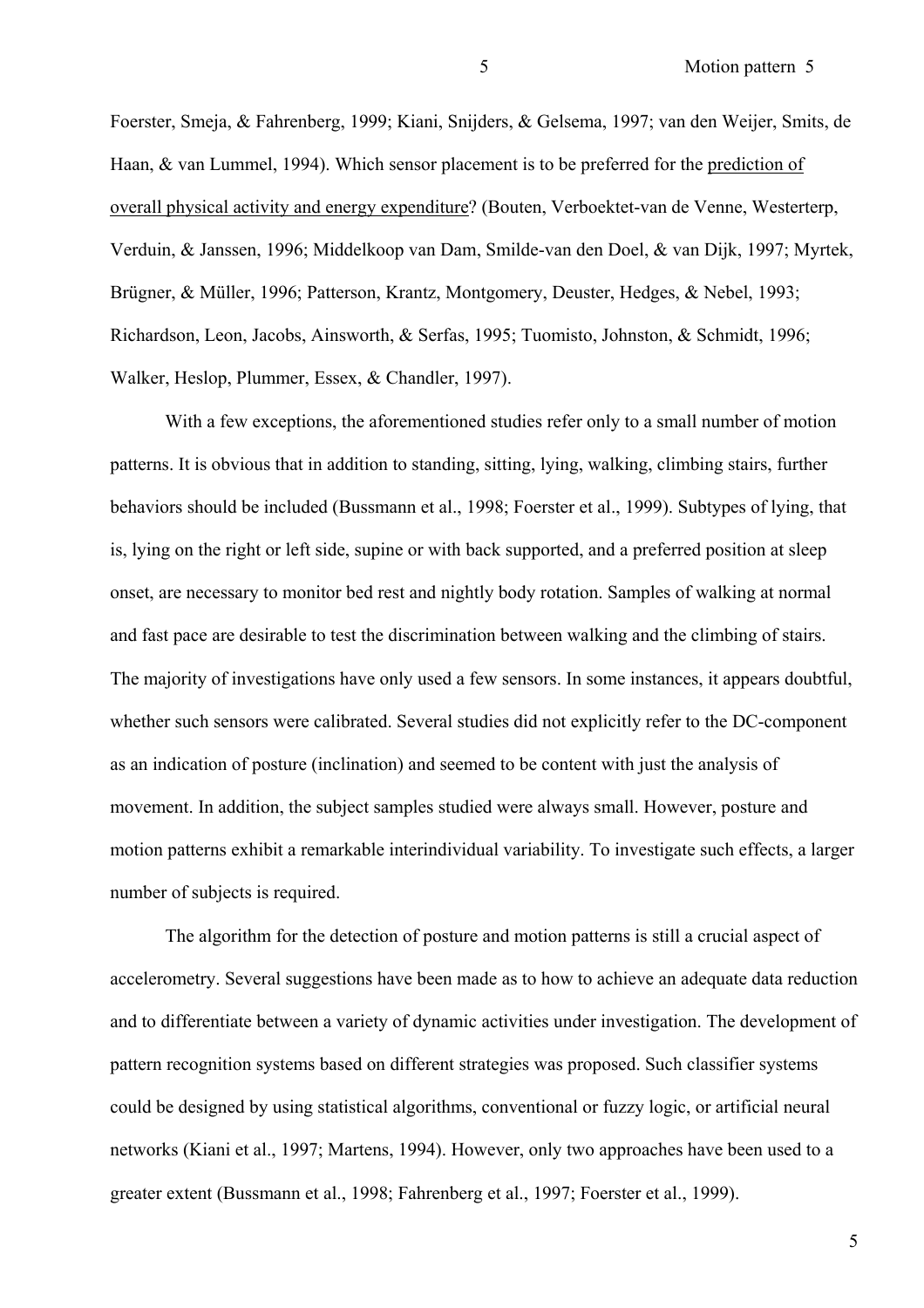Fixed-threshold classification. Motion patterns, for example, walking, climbing stairs, and cycling are discriminated by applying a threshold to the signal of the thigh accelerometer. The threshold is derived from empirical studies and is used for all subjects. The discrimination between more classes of motion patterns requires an increasing number of threshold values and appropriate normative studies. Substantial interindividual differences in static and dynamic behaviors will clearly lead to misclassifications.

Reference-pattern based classification. The detection of motion patterns can be improved if individual reference patterns for each postural and activity condition were obtained by an initial recording of the essential patterns under investigation. Relating to such a standard protocol, multivariate analyses and pattern similarity coefficients can be used for the detection and labeling of an actual segment, that is, motion pattern with reference to the standard protocol (Fahrenberg et al., 1997; Foerster et al., 1999).

From this (these considerations?) we suggest the use of a reference-pattern based classification rather than a fixed threshold classification whenever possible. The standard protocol takes less than a minute of recording for every posture and motion. The protocol can be easily adapted to specific subsets of behaviors and the strategy is highly flexible since certain reference patterns may be included later, if necessary, after the conclusion of the monitoring. Further refinement of the reference pattern based classification might be achieved by a hierarchical strategy which classifies postures and, subsequently, uses reference patterns for the discrimination between subsets of dynamic activities.

Only two studies have actually evaluated the discriminatory efficiency of different sensor configurations empirically based on subject samples (Bussmann, 1998; Fahrenberg et al., 1997; see also Veltink, Bussmann, de Vries, Martens, & van Lummel, 1996). The selection of a minimal configuration would be of practical interest.

The main objectives of the present study are the following: The new investigation should evaluate the hierarchical classification of patterns. This refined methodology should reduce the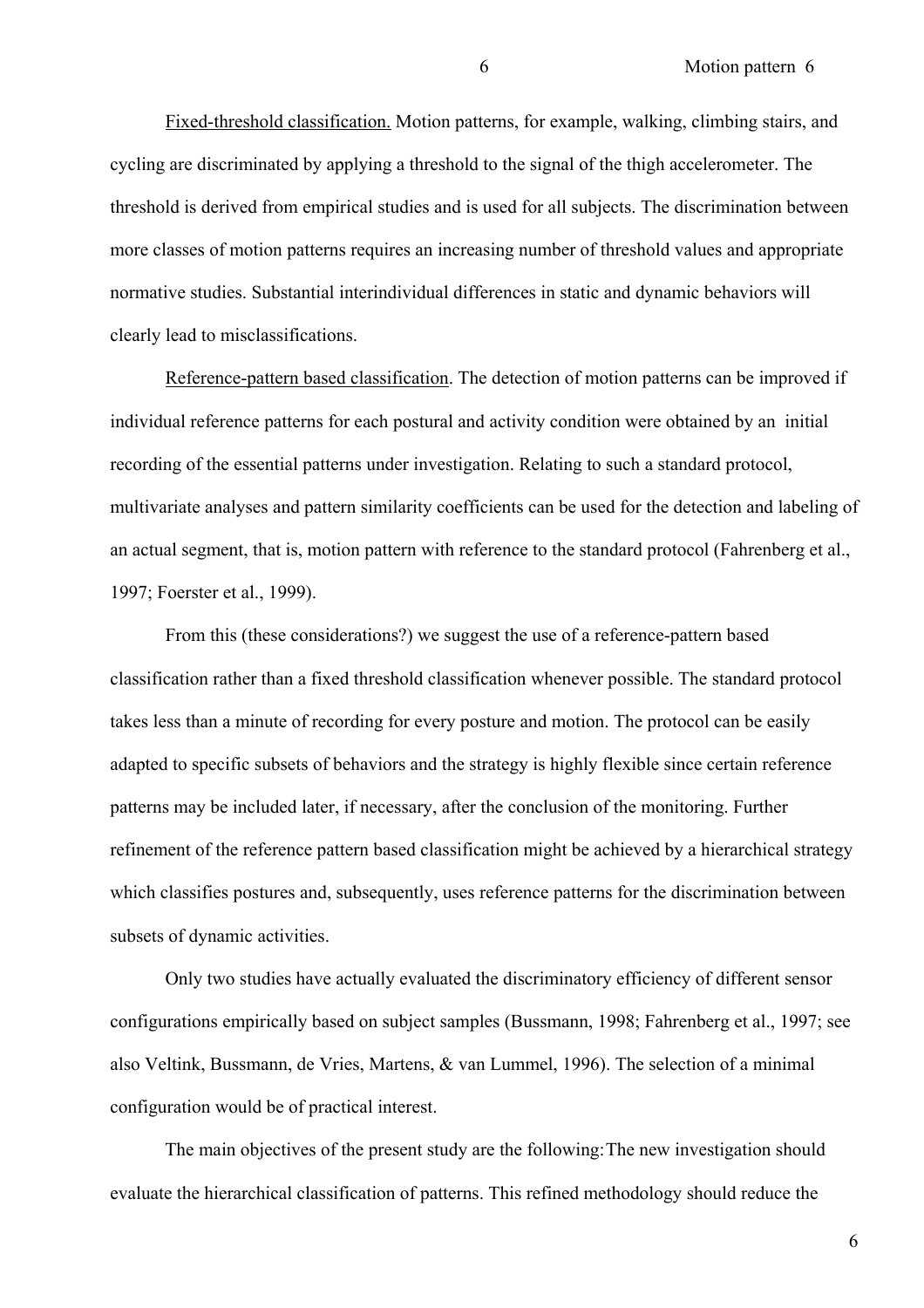percentage of misclassifications reported previously, especially with regard to the difficult discrimination between walking and climbing stairs (Foerster et al., 1999).

An extended standard protocol should contain static and dynamic behaviors which were not accounted for previously, subsets of sitting posture (learning forward and backward), and particularly lying (body rotation and a lying position, back supported and knees slightly bent). The measurement of body rotation required an additional sensor placed onto the sternum, sensitive in ydirection (lateral). A sensor for the z-direction (vertical) indicates lying independent of body rotation and should be useful to distinguish between climbing stairs and walking. Lying prone was not included because the placement of the recording system and sensors were not suited for this condition (to inconvenient ??). Basically, there is no problem to detect this position if desirable (necessary/thought to be important).

The increase in the number of sensors and axial representations of movements does, however, raise the question concerning the choice of a sensor configuration which suffices to correctly detect the major classes of posture and motion. The answer will depend partly on the selection of movements and functional activities. However, the main classes of posture and a set of basic motion patterns may be seen as the core pattern. Which sensor placement gives the minimal configuration for detection of these core patterns? It can be expected that a sensor configuration may evolve which can be recommended for ambulatory monitoring of such basic classes of posture and motion patterns. An extended configuration using a larger number of sensors may account for the detection of essential subtypes of, for example, moving or lying in bed, and may thus be preferable for a full 24-hour recording.

#### Sensor placement

A variety of sites have been used in actimetry and accelerometry. Some of these were rather arbitrarily selected positions where actometer devices could be fastened easily such as at the wrist or ankle. Other sites were preferred because they were conventionally used for recording the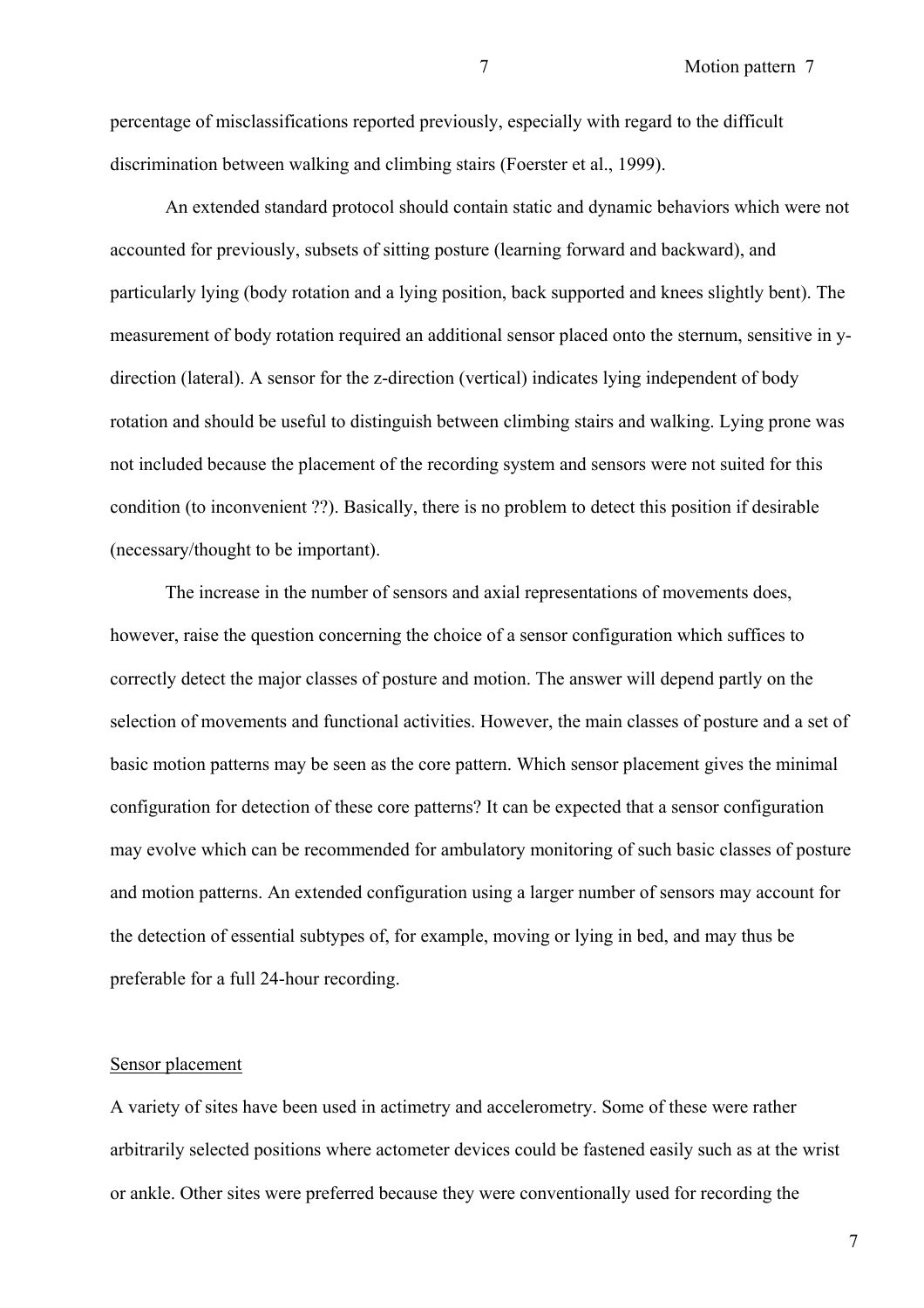electromyogram from prominent muscles, for example, the flexor carpi ulnaris muscle (forearm), or the peroneus muscle (lower leg). The flat design of today's accelerometers permits the placement of sensors on many parts of the body, even on the distal phalanx of the finger. The terminology is inconsistent across laboratories (Table 1 and Figure 1). We suggest the descriptive terms vertical, sagittal (x-direction), lateral (y-direction), and vertical (z-direction) instead of anatomical terminology referring to the craniocaudal, anterioposterior and mediolateral axes.

## Table 1 and Figure 1

The present study is an extension of the previous investigations. A comparatively large number of subjects, a standard protocol containing 13 conditions and repeated three times, a fivesensor accelerometry, and the refined hierarchical classification should allow a reliable evaluation of this methodology and the derivation of especially valid sensor configurations. The aim of the study is to propose a standardization that will be suited to many future research applications.

#### Method

#### Participants

In this study, 31 male university students (age range =  $20-32$  years, M =  $25.1$  SD =  $3.2$  years) served as paid voluntary participants. The participants were told that the study would investigate various measures to assess physical activity. Informed consent was obtained.

#### Apparatus

The Vitaport 2 (Becker Ingenieurbüro, Karlsruhe, Germany) was used for the multichannel recording. Vitaport 2 is a general purpose digital recorder/analyzer (32 bit microprocessor, 16 MHz) with minimized dimensions and power consumption designed for prolonged ambulatory recording. It weighs 700 g. The recorder is carried in a padded bag worn on a belt at the waist. The universal module includes eight analog input channels (16 kHz at 12 bit A/D), with software programmable amplifier gain, and high and low pass filter. Storage is available on 16 MByte RAM and 260 (or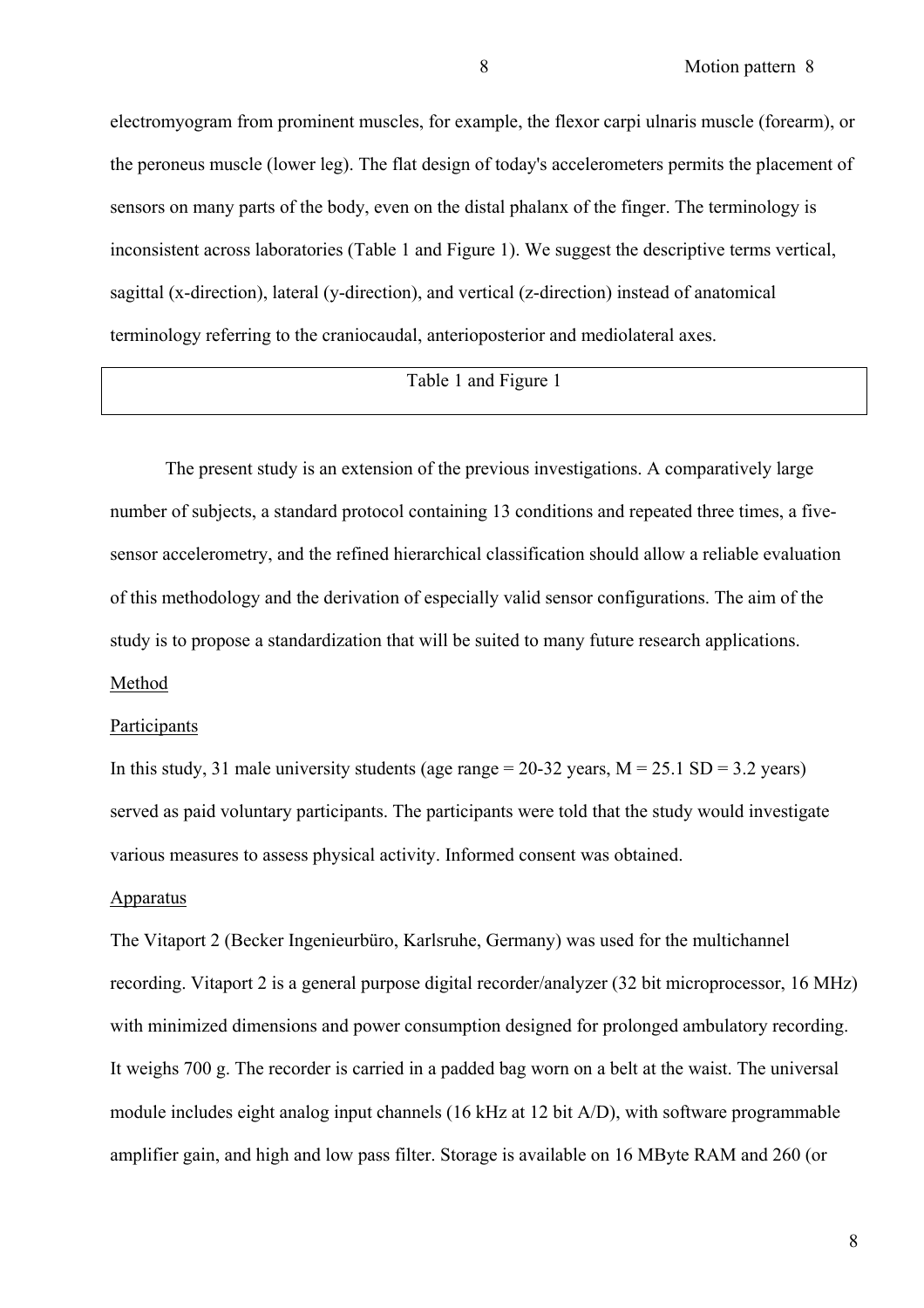170) MByte disk. The post-processing is carried out on Vitagraph Software (Jain et al., 1996) or add-on analysis programs developed by the user.

#### Accelerometry

The sensors (IC Sensor Model 3031) were piezoresistive, light-weight. They have wide bandwidth (i.e., DC and AC response), high sensitivity ~ 1 mV/g (standard range  $\pm$  2 g), and a typical accuracy of  $\pm$  0.2 %. The frequency response was practically linear up to the kHz range. The sensors (supplied by Vitaport, Becker Ingenieurbüro, Karlsruhe, Germany), were mounted, 20 x 20 x 2 mm, and weigh 4 g.

Each sensor was calibrated for a specific Vitaport2 amplifier channel by measuring the signal under controlled inclination, that is, by rotating the sensor providing a signal output corresponding to  $+1$  g and  $-1$  g (the gravitational constant) or 0 repectively 180 gedgrees to the gravitational axis. The DC output is zero when the sensitive axis is perpendicular to the gravitational axis. The recordings were obtained with a 32 Hz sampling rate and low pass filtering at 20 Hz.

The sensors were used as follows:

- Sternum. Three uni-axial sensors were placed adjacently at the sternum about 5 cm below the jugulum, the sensitive axes pointing in a (1) vertical, (2) sagittal, and (3) lateral direction, that is, in the z-, x- and y-direction, respectively.
- Thigh. Frontal aspect of (4) right and (5) left thigh, distal from m. rectus femoris, about 5 cm above the patella, the sensitive axes pointing in sagittal direction ((((besser ?? The sensitive axis of the sensors was roughly perpendicular to the surface, that is, to the frontal aspect of the sternum and the frontal aspect of the thigh??)))).

The sensors were fastened with adhesive medical tape (Fixomull<sup>®</sup> Stretch, Beiersdorf AG, Hamburg). The flexible cables were also fixed to the skin. All connections lead centripetally to the trunk (Vitaport recorder).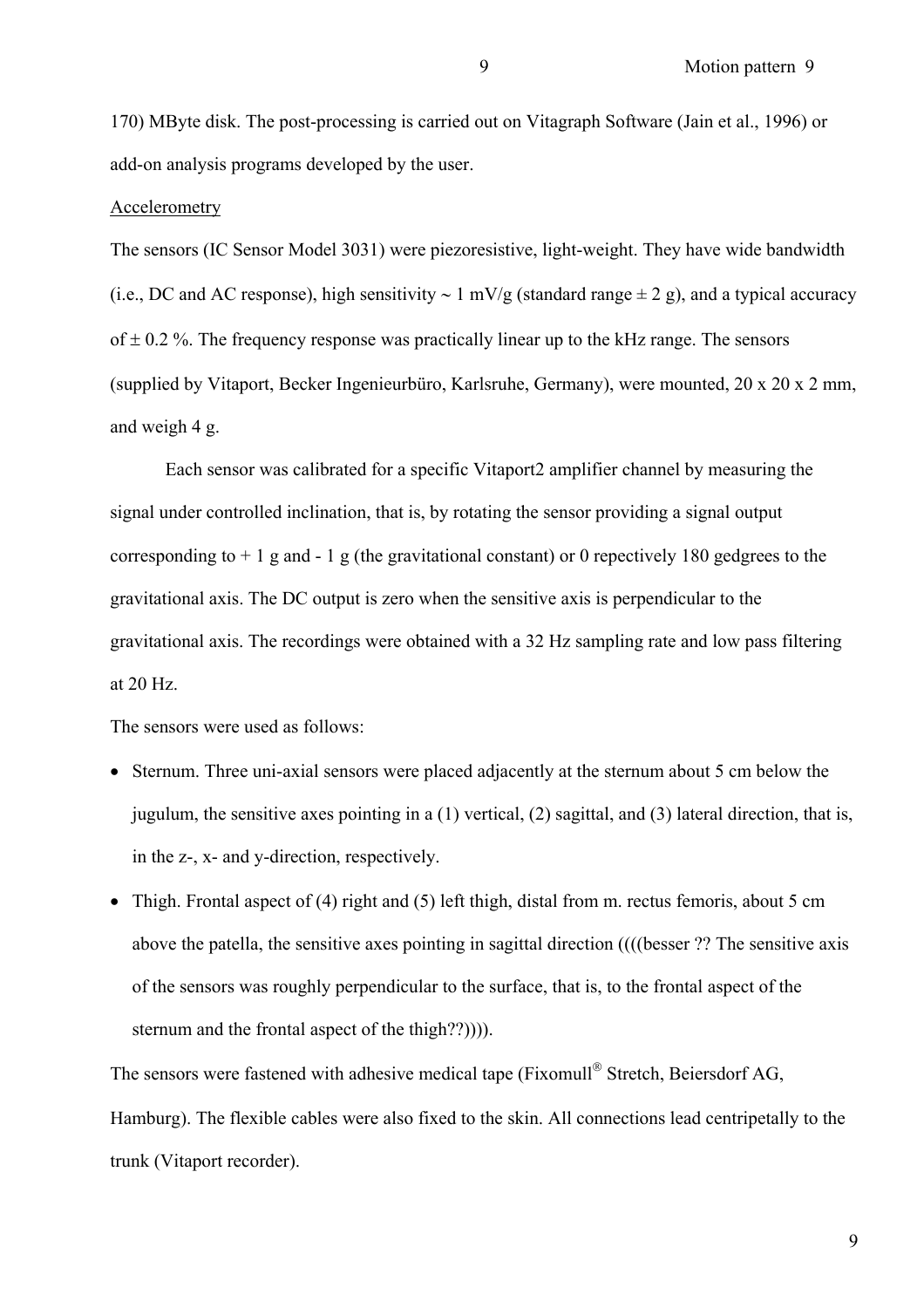## Procedure

After electrodes and sensors were attached and checked, the following standard protocol was carried out in a fixed order, each condition lasting for at least 40 seconds:

## Block A

- Sitting, upright, palms on thighs or on table top,
- Sitting, leaning forward about 20 degrees from upright position,
- Sitting, leaning backward about –45 degrees from upright position.

## Block B

• Standing, arms hanging down with palms to thigh.

## Block C

- Lying, left side, legs slightly bent, left hand under the head, right hand on thigh
- Lying, legs and arms outstretched
- Lying, right side, legs slightly bent, right hand under the head, left hand on thigh,
- Lying, back supported, knees flexed, soles placed flatly on the bed.

## Block D

- Walking, at normal pace
- Walking, at fast pace

## Block E

- Stairs up once (60 step staircase, 6 landings)
- Stairs down once (same ??)

## Block F

• Cycling (Ergometer 60 Watt), leaning forward, hands resting on handlebar.

This procedure, that is, the standard protocol, was the same for each subject. For each of the following three repetitions a permutation of Blocks A to F was conducted (see Table 2).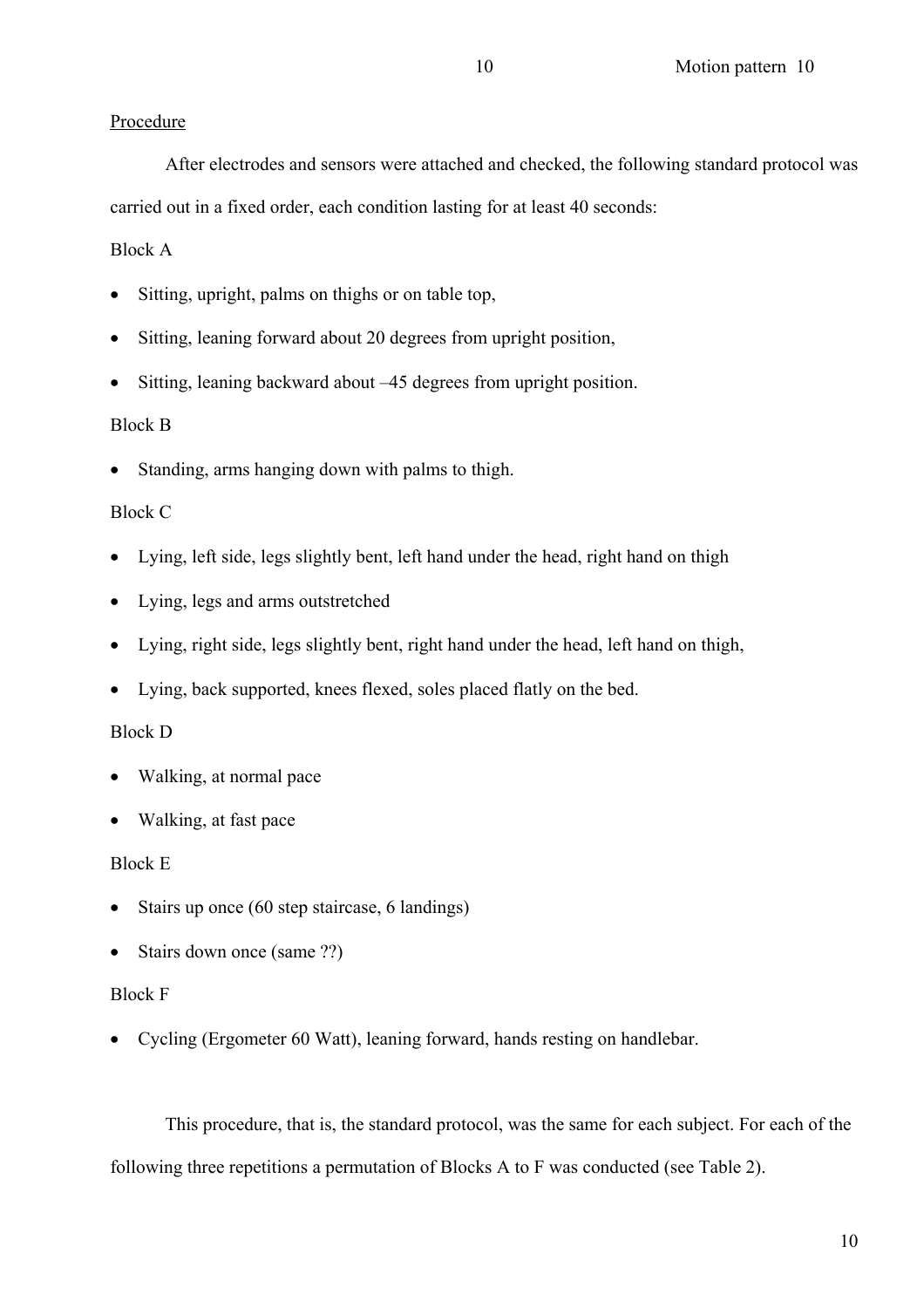Data analysis

Filtering

DC and AC components of the raw signal were separated by means of a first order FIR digital filter with a cut-off frequency at 0.5 Hz (3 dB). Raw signal, DC-values, and rectified AC-values were averaged across data points for each condition and monitoring segment. Walk frequency was calculated by means of short-time Fourier transform within the frequency band of 0.5 to 4 Hz using the z- (vertical) axis of the sternum sensor (Fahrenberg et al., 1997; Foerster et al.,1999; Qian & Cheng, 1996).

Hierarchical classification of posture and motion patterns

Data segments were classified by referring to the standard protocol variable profiles. Similarity is determined by the so called  $L_1$  distances (see, e.g., Halmos, 1950). The  $L_1$  distance between two conditions j and k with the variables  $i=1...nv$  is defined as

$$
(1) \qquad dist_{jk} \quad = \qquad \sum_{i=1...n} |x_{ij} - x_{ik}|
$$

Unlike the L<sub>2</sub> distance (Euclidian Distance)  $\sqrt{\Sigma_{i=1...n}}(x_{ij} - x_{ik})^2$ , which makes an adjustment for the risk of variables with large differences, in the  $L_1$  distance the large and small differences are treated equally.

Whenever the variables used have different scalings (e.g., AC and DC variables) they have to be standardized. The most common standardization factor is the standard deviation as used, for example, for the z-transformation. In our investigation, however, we used a standardization factor which is suitable for the  $L_1$  distance, namely the average absolute differences between the ns standard protocol conditions: for variable i we formulate:

(2) 
$$
s_i = \sum_{j=1...n} \sum_{k \le j} |x_{ij} - x_{ik}| / [ns(ns-1)/2]
$$

This factor is a measure of discrimination of variable i between the ns standard protocol conditions (or a respective subset of them). Hence, the standardized  $L_1$  distance is given by

11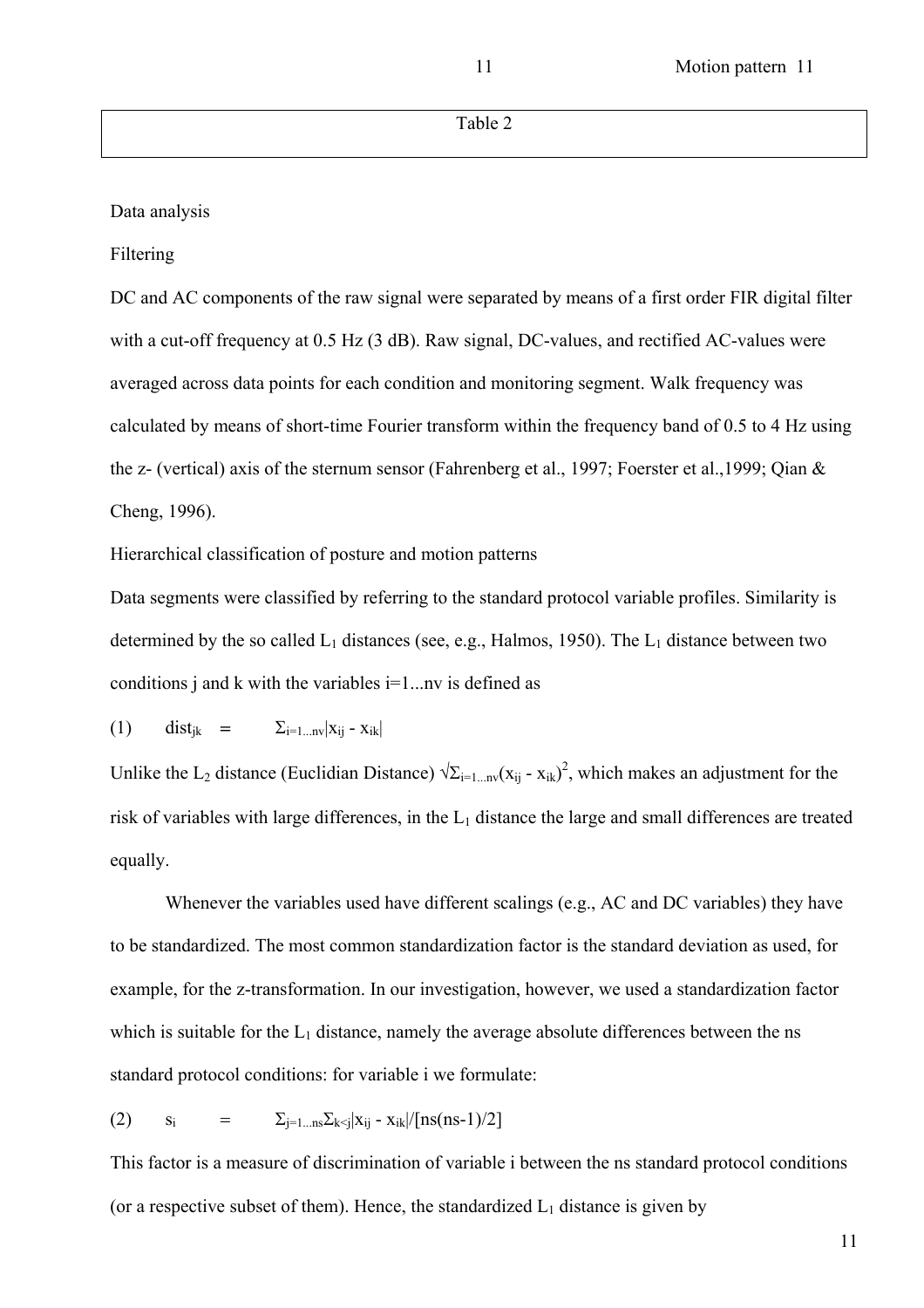(3) 
$$
d_{jk} = \sum_{i=1...n} |x_{ij} - x_{ik}|/s_i
$$

Each of the standard protocol conditions represents a point in the nv-dimensional space given by the nv variables. A certain data segment m was labeled according to the standard protocol condition i to which it was nearest, that is, whose  $L_1$  distance  $d_{im}$  was the smallest under the ns standard protocol conditions.

 Hierarchical classification was conducted with a SAS**©** datastep macro using subsequent subsets of variables to discriminate subsets of conditions. Table 3 summarizes the steps denoting variables and standard protocol situations used.

Table 3

After determining posture (lying, sitting, standing) and motion (yes/no) on the basis of discrimation (1) and (2), lying was categorized in detail by (4), and, if the subject was in supine position, by (5); sitting by (6); walking on the level and up stairs by (3), and, if walking was selected, by (7); and, finally, bicycle by (8). This classification procedure was applied to the three sets of repeated behaviors, that is,  $39(3 \times 13)$  conditions, and to the monitoring outside the laboratory.

Besides the complete five-sensor configuration a two-sensor strategy was explored, as a minimum strategy. Two sensors, sternum z-direction and thigh x-direction, should suffice to distinguish general classes of postures and motions, that is, sitting, standing, lying, and moving, whereby subtypes of behaviors would be disregarded.

#### Results

An almost perfect concordance was found between the behavior protocol in the laboratory and the classification based on calibrated accelerometry with a five-sensor configuration (Table 4). The  $\chi^2$  $(144, N = 31) = 13.47$  and Cramer's coefficient V = 0.97 were highly significant and substantial. The overall agreement is impaired only by 38 (3.2 %) misclassifications; most of these

12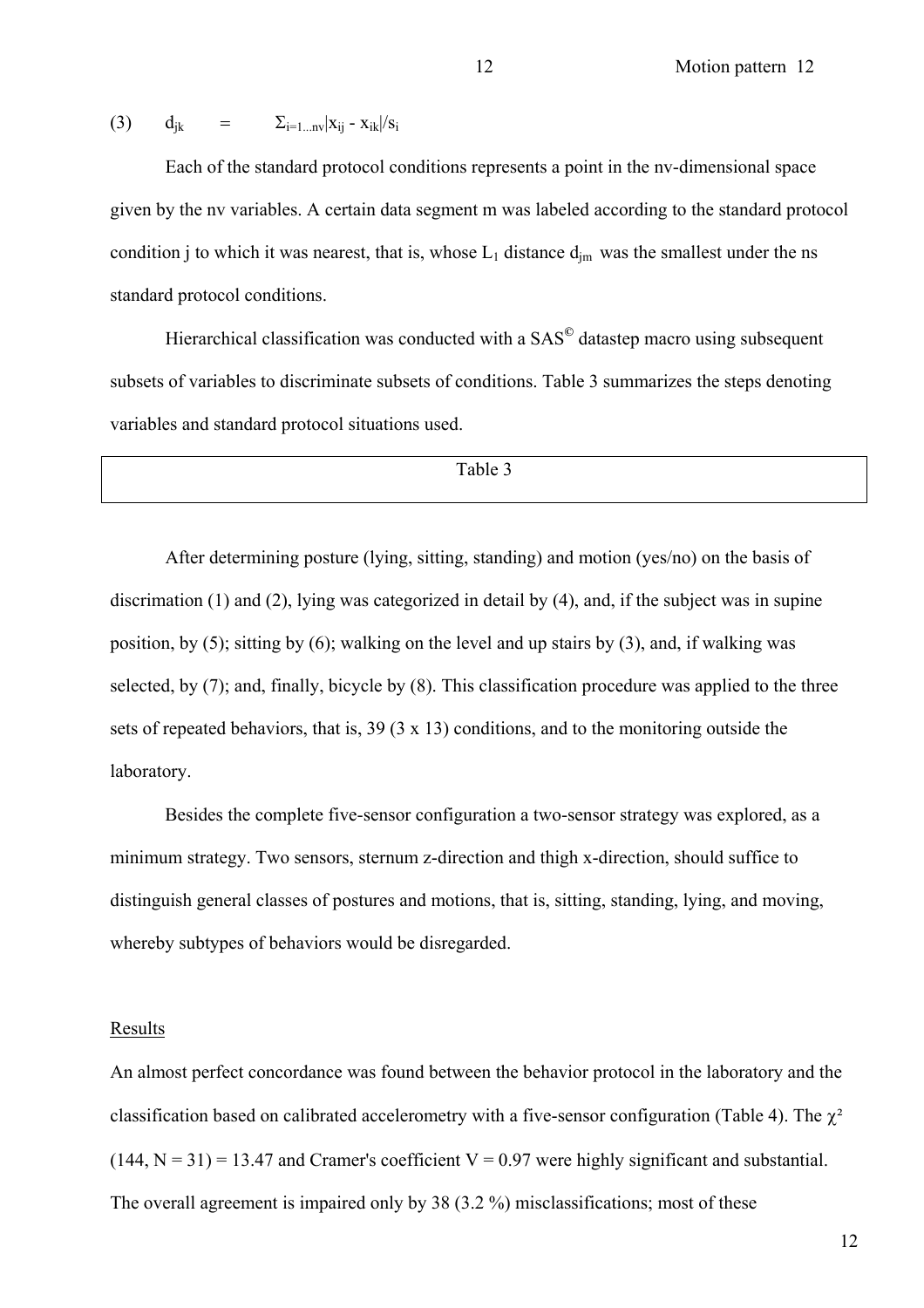discrepancies concerned the discrimination between sitting upright/leaning backward and the discrimination between dynamic activities, that is, walking, and climbing stairs.

Table 4

The findings obtained with the two-sensor configuration, that is, z-direction of the sternum sensor and x-direction of the right thigh, are shown in Table 5. Since the sternum sensor x-direction (sagittal) and the y-direction (lateral) were disregarded, subtypes of walking, of sitting, and of lying could not be distinguished. The agreement for classes of lying, standing, moving, and sitting, was almost perfect indicating only 1.3 % misclassifications.

Table 5

#### Discussion

The findings indicate that the methodology based on calibrated accelerometers is nearly perfect in assessing motion and posture. As compared to the previous investigation (Foerster et al., 1999), the percentage of misclassifications could be reduced.

The increase in effectiveness of the assessment was probably due to refinements in this methodology. First of all, one more sensor is used and a three-axial recording from the sternum placement could be therefore included. The previously used four-sensor configuration was sternum, wrist, thigh, and lower leg. Secondly, the classification method (see Table 4) was refined to allow for a hierarchical procedure, instead of the previously used strategy of simultaneously comparing patterns and selecting the reference pattern with the smallest distance to label a certain segment.

However, such evaluation should also take into account essential differences in the study design. Previously, the effectiveness of accelerometric detection of behaviors was evaluated against behavior observation in the field Foerster et. al., 1999). The uneven distribution of naturally occurring behaviors over the contingency table may have impaired the conclusiveness of the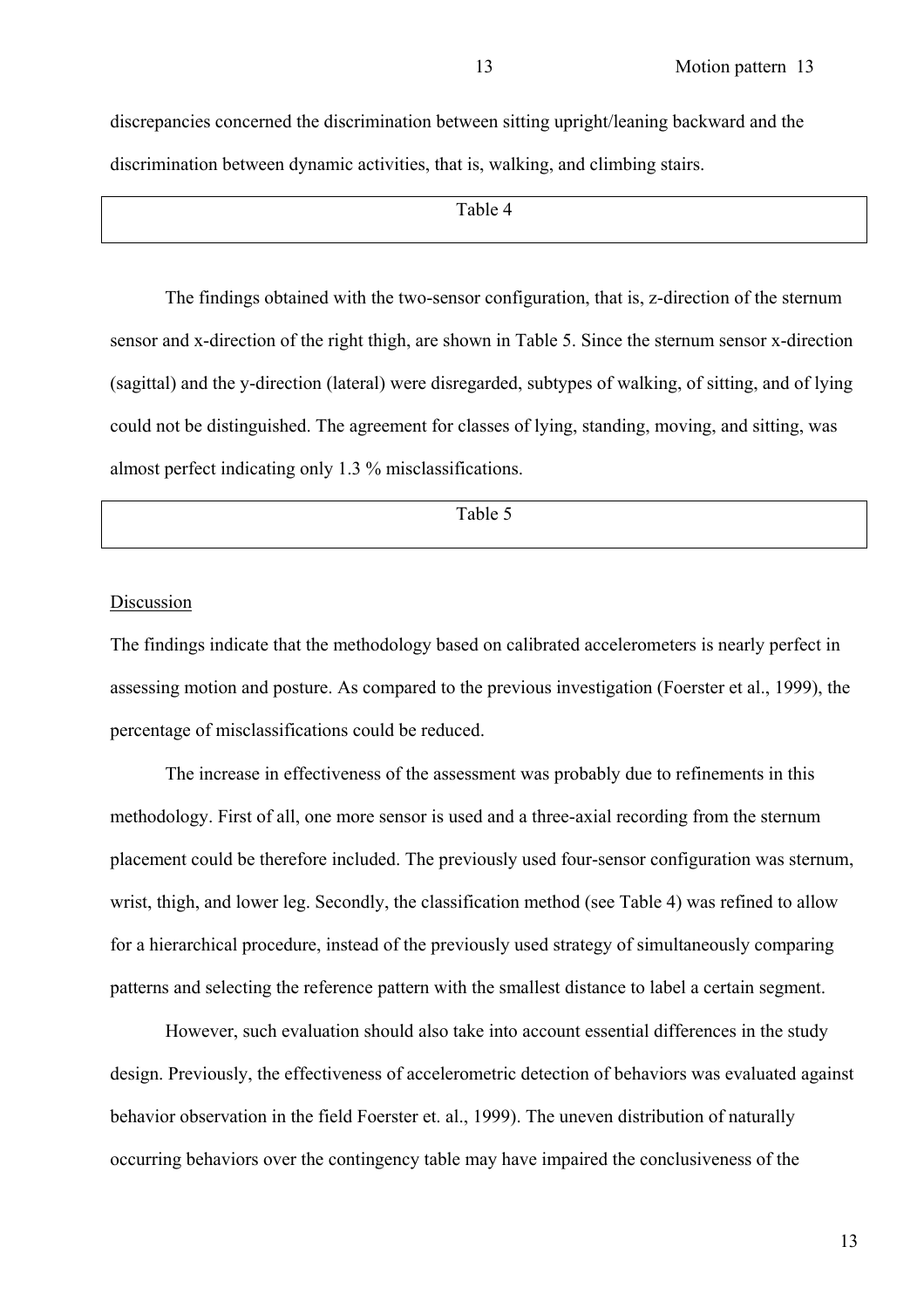findings. This consideration was decisive in designing the present study so that an equally distributed selection of behaviors in experimentally permutated order was included.

 The present investigation was successful in distinguishing walking and climbing stairs and also, body rotation in lying position.

As regards the present study, there was neither heart rate nor a direct measure of energy expenditure available. Otherwise, it would be possible to evaluate the relationship between accelerometric variables and other indices of metabolism. Like the amplitude of the AC-component sternum and thigh (see Fahrenberg et al., 1996; Myrtek et al., 1996), the pace and the vigor of stride, as defined here, appear to offer promising data, too.

It should be mentioned, that a number of specific factors may affect the reliability of accelerometric assessments. It is basically supposed that the sensitive axis of the sensor in the xdirection must be perpendicular to the surface in order to provide reliable measurement. The precise placement of a sensor, for example, on the frontal aspect of the lower leg, is rather difficult. This would require a splint or small wedge to ensure the adequate fixation of the sensor. Therefore, this placement seems to be cumbersome. At other sites such as the sternum, the individual morphology may present difficulties for correct positioning. According to Bussmann (1998), the deviation from the geometric axis should not be greater than 15 degrees (corresponding here to 0.26 g). However, the relative sensor sensitivity depends on the orientation of the sensor and the cosine function of this relationship exhibits a minimum at 0 degrees and 180 degrees and a maximum at 90 degrees inclination. The placement of two sensors near to each other and with two different axes (x- and zdirection or x- and y-direction) could reduce the effect of a less precise placement because maximum sensitivity for the two axes will be present at different phases of movement.

It should be noted that the precise placement of sensors is essential when thresholds are used for the classification of motion. A classification that is based on individual reference patterns appears to be less susceptible to such deviations in threshold values. In any case, a careful positioning and fixation is an essential aspect of this methodology.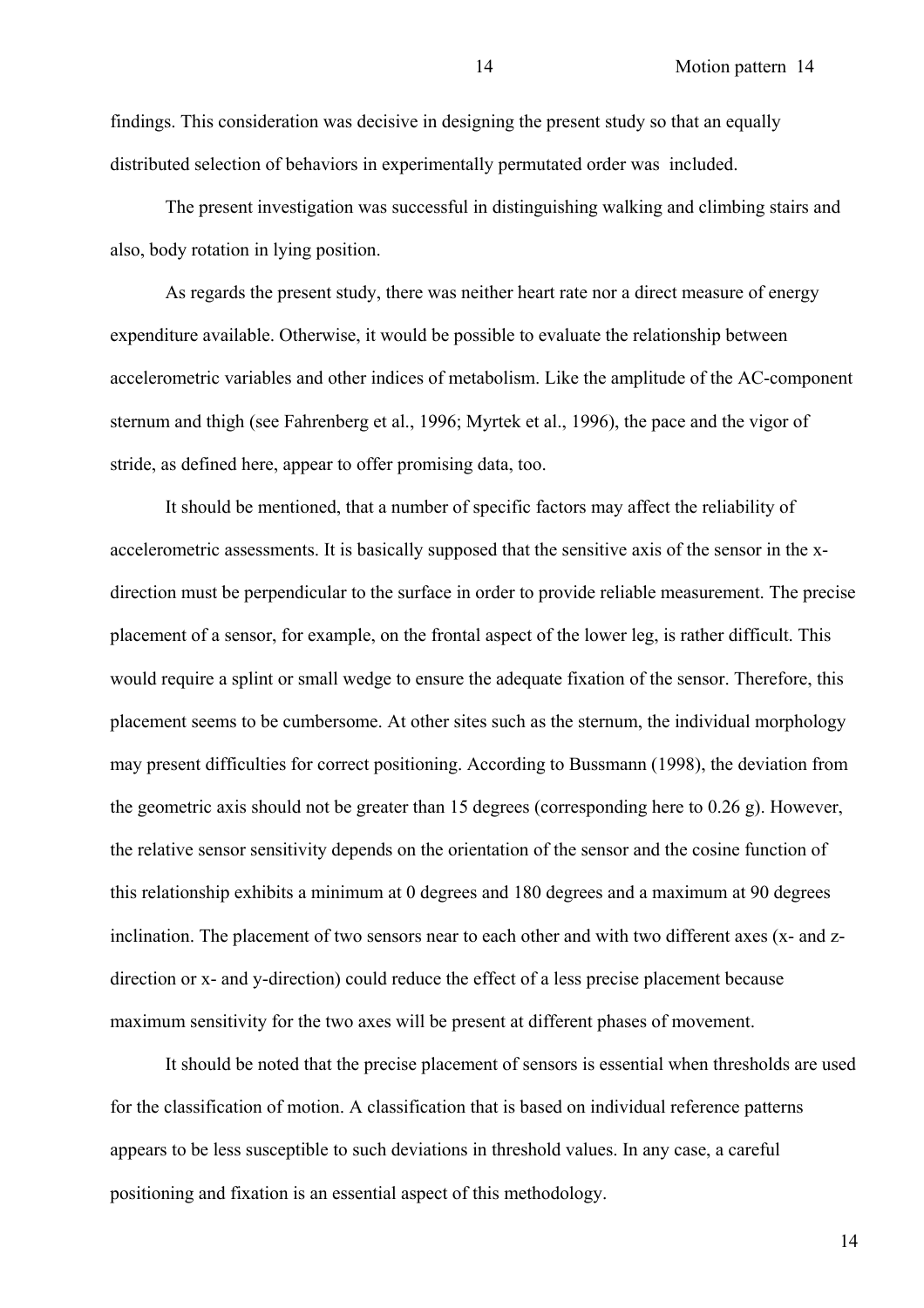The DC-component of an accelerometer signal may be affected by temperature drift and in the long run by the aging of electronic components. However, within an 24-hr monitoring such off-sets will have rather small influence ((((effects)))) if a reference-pattern classification based on the standard protocol is used.

Two essential issues still have to be discussed. Would a smaller number of sensors suffice to obtain an equally correct classification? Which placements can be recommended?

Three sensor configurations are proposed based on the present findings. While a two-sensor configuration may suffice to assess the four basic classes of sitting, standing, lying, and moving, more sensors are required to distinguish subtypes of moving. This would require at least three sensors or, for increased reliability of discrimination, a four sensor configuration. With a fivesensor configuration 13 motion patterns and postures can be detected as shown in the present study. The quantification of hand tremor, for example, or the kinematic analysis of hand and arm movement, requires additional sensors on the dorsal aspect of the hand. Thus, according to the specific aims of an assessment, an adequate selection can be made.

Table 6

In the choice of the classification procedure, there are several arguments in favor of a hierarchical classification using individual reference patterns. This methodology appears to be especially appropriate for these assessments because of the large interindividual variability and the multivariate patterning of posture and motion.

In conclusion, the present findings on the valid detection of motion patterns and posture by calibrated accelerometry, suggest a standardization of this methodology. The two aspects are the sensor configuration (sites of placement) and the classification procedure. There are several points in favor of a hierarchical classification using individual reference patterns.

#### References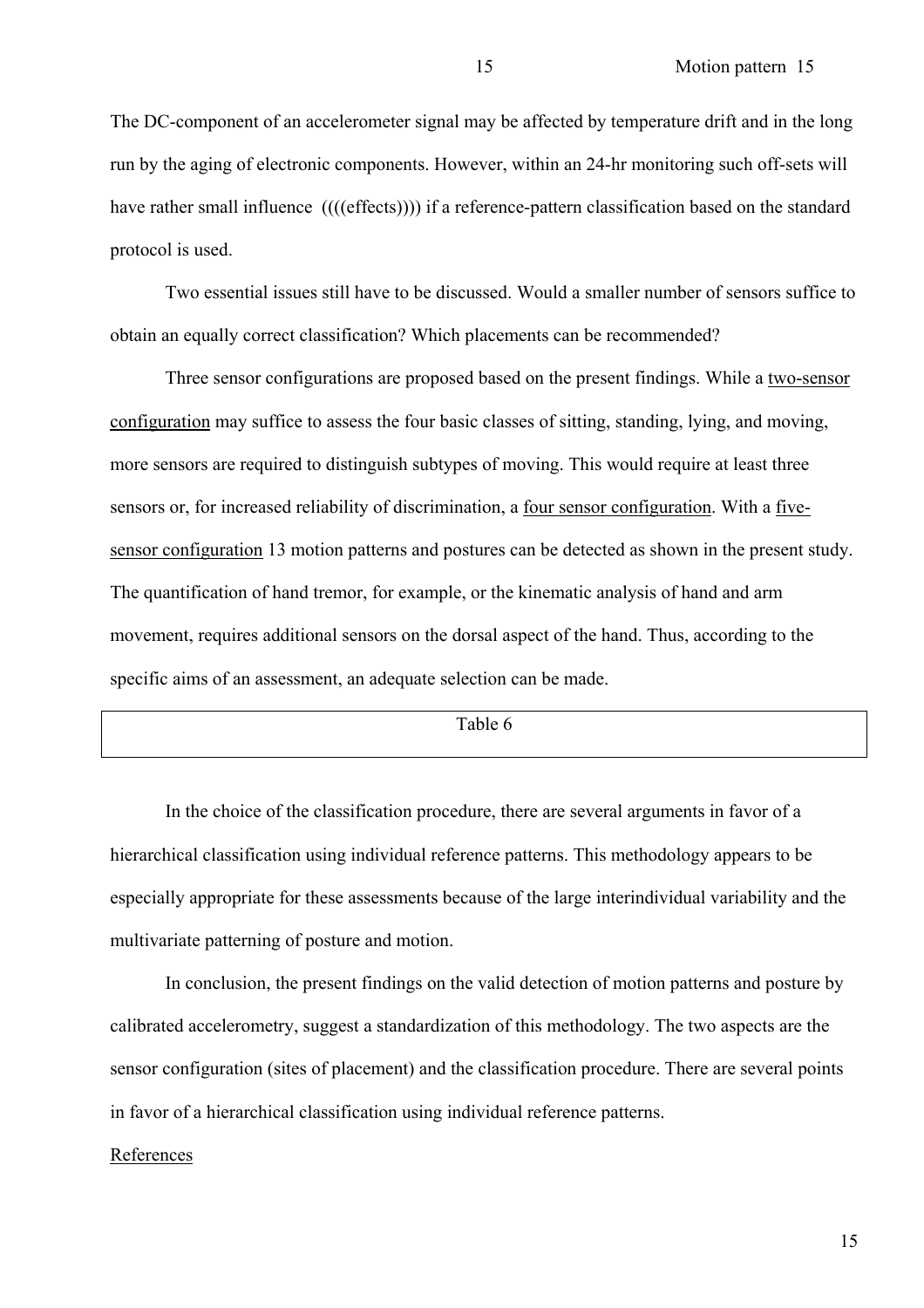- Bouten, C.V.C., Verboeket-van de Venne, W.P.G., Westerterp, K.R., Verduin, M., & Janssen, J.D. (1996). Daily physical activity assessment: comparison between movement registration and doubly labeled water. *Journal of Applied Physiology, 81,* 1019-1026.
- Brügner, G. (1998). MONITOR: Ein flexibles Programm zur Datenerhebung mittels Pocket-PC. *Zeitschrift für Differentielle und Diagnostische Psychologie, 19,* 145-147.
- Busser, H.J. (1994). Using the piezoresistive accelerometer in posture and motion monitoring. In P.H. Veltink, & R.C. van Lummel (Eds.), *Dynamic analysis using body fixed sensors. Second World Congress of Biomechanics. Amsterdam 1994* (pp. 107-109). The Hague, The Netherlands: McRoberts.
- Busser, H.J., Ott, J., van Lummel, R.C., Uiterwaal, M., & Blank, R. (1997). Ambulatory monitoring of children's activity. *Medical Engineering and Physics, 19,* 440-445.
- Bussmann, H. (1998). *Ambulatory monitoring of mobility-related activities in rehabilitation medicine.* Delft, The Netherlands: Eburon.
- Bussmann, J.B.J., Tulen, J.H.M., van Herel, E.C.G., & Stam, H.J. (1998). Quantification of physical activities by means of ambulatory accelerometry: A validation study. *Psychophysiology, 35,* 488-496.
- Bussmann, J.B.J., Veltink, P.H., Martens, W.L.J., & Stam, H.J. (1994). Activity monitoring with accelerometers. In P.H. Veltink, & R.C. van Lummel (Eds.), *Dynamic analysis using body fixed sensors. Second World Congress of Biomechanics. Amsterdam 1994* (pp. 13-17). The Hague, The Netherlands: McRoberts.
- Fahrenberg, J., Foerster, F., Müller, W., & Smeja, M. (1997). Assessment of posture and motion by multi-channel piezoresistive accelerometer recordings. *Psychophysiology*, *34*, 607-612.
- Fahrenberg, J., Müller, W., Foerster, F., & Smeja, M. (1996). A multi-channel investigation of physical activity. *Journal of Psychophysiology, 10*, 209-217.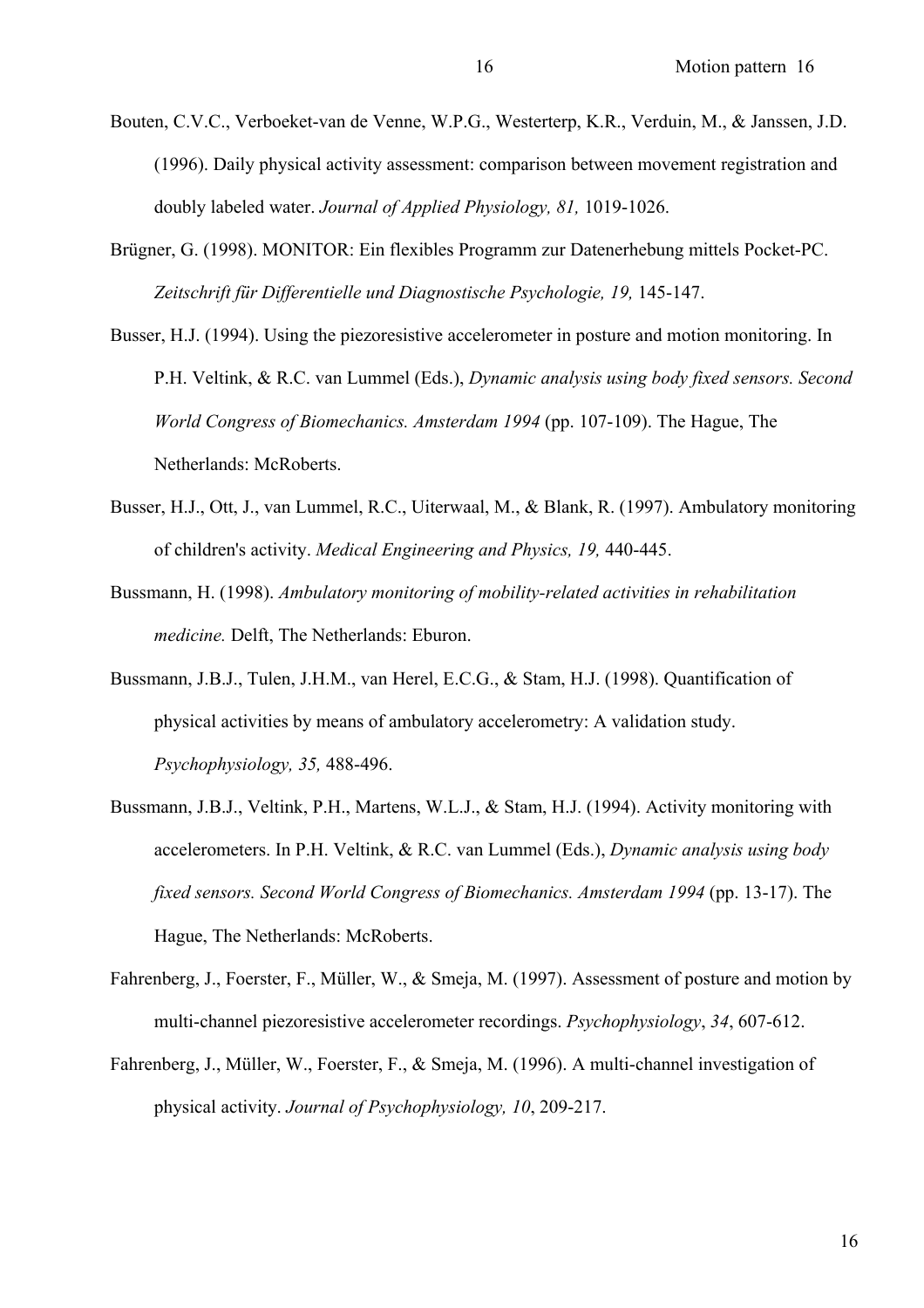Fahrenberg, J., & Myrtek, M. (Eds.) (1996). *Ambulatory assessment. Computer-assisted psychological and psychophysiological methods in monitoring and field studies.* Seattle, WA: Hogrefe & Huber.

- Foerster, F., & Smeja, M. (1999): Joint amplitude and frequency analysis of tremor activity. *Electromyography Clinical Neurophysiology, 39*, 11-19.
- Foerster, F., Smeja, M., & Fahrenberg, J. (1999). Detection of posture and motion by accelerometry: A validation study in ambulatory monitoring. *Computers and Human Behavior, 15,* 571-583*.*

Halmos, P.R. (1950): *Measure Theory.* Princetown, NJ, Van Nostrand.

- Jain, A., Martens, W.L.J., Mutz, G., Weiß, R.K., & Stephan, E. (1996). Towards a comprehensive technology for recording and analysis of multiple physiological parameters within their behavioral and environmental context. In J. Fahrenberg, & M. Myrtek (Eds.), *Ambulatory assessment. Computer-assisted psychological and psychophysiological methods in monitoring and field studies* (pp. 215-235). Seattle, WA: Hogrefe & Huber.
- Kiani, K., Snijders, C.J., & Gelsema, E.S. (1997). Computerized analysis of daily life motor activity for ambulatory monitoring. *Technology & Health Care, 5,* 307-318.
- Lippold, O.C.J. (1967). Electromyography. In P.H. Venables & I. Martin (Eds.), *A manual of psychophysiological methods* (pp. 245-297). Amsterdam: North-Holland
- Martens, W.L.J. (1994). Exploring the information content and some applications of body mounted piezoresistive accelerometers. In P.H. Veltink, & R.C. van Lummel (Eds.), *Dynamic analysis using body fixed sensors. Second World Congress of Biomechanics. Amsterdam 1994* (pp. 9- 12). The Hague, The Netherlands: McRoberts.
- Middelkoop, H.A.M., van Dam, E.M., Smilde-van den Doel, D.A., & van Dijk, G. (1997). 45-hour continuous quintuple-site actimetry: Relations between trunk and limb movements and effects of circadian sleep-wake rhythmicity. *Psychophysiology, 34,* 199-203.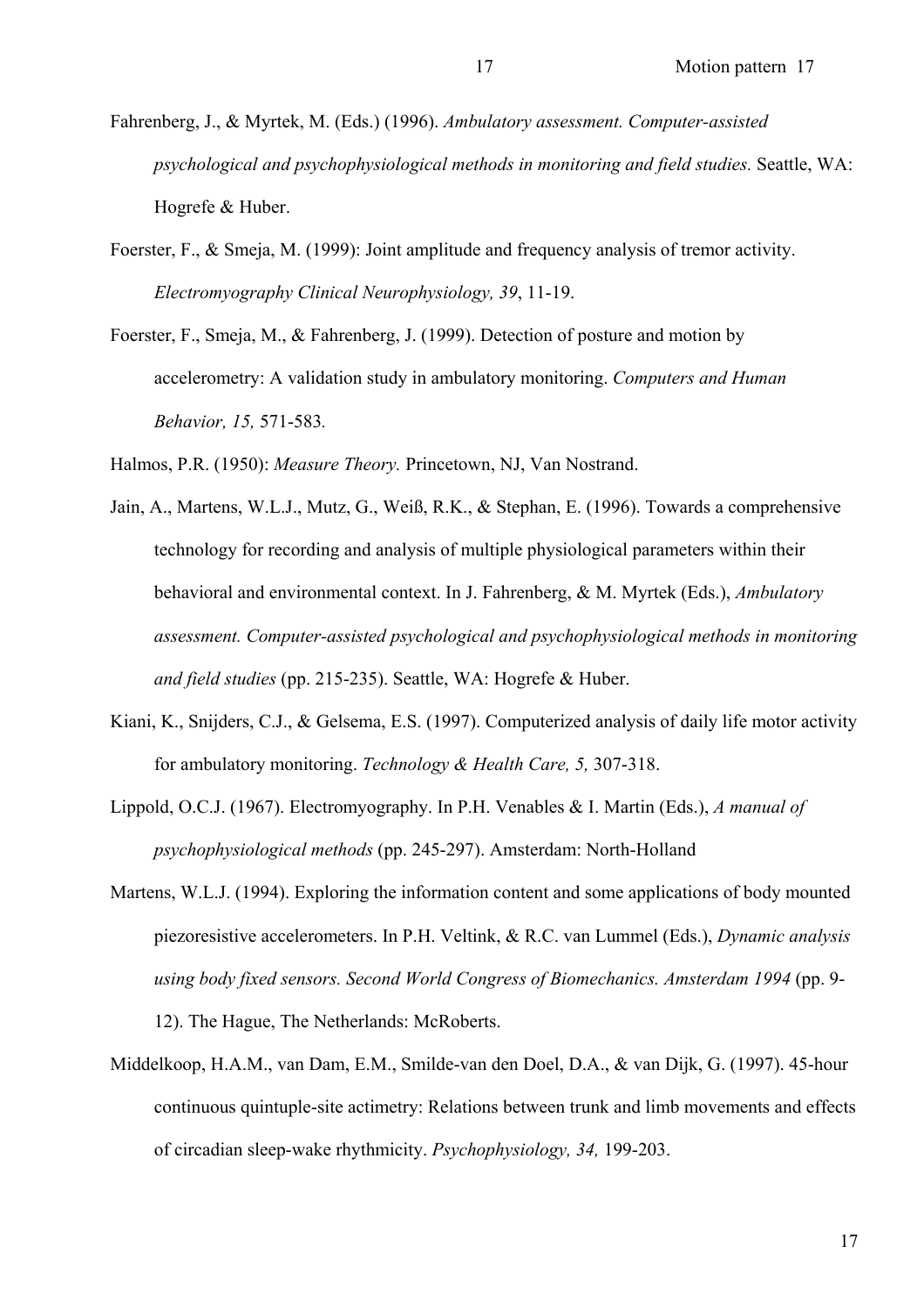Myrtek, M., Brügner, G., & Müller, W. (1996). Interactive monitoring and contingency analysis of emotionally induced ECG changes: Methodology and applications. In J. Fahrenberg, & M. Myrtek (Eds.), *Ambulatory Assessment. Computer-assisted psychological and psychophysiological methods in monitoring and field studies* (pp. 115-127). Seattle, WA: Hogrefe & Huber.

Patterson, S.M., Krantz, D.S., Montgomery, L.C., Deuster, P.A., Hedges, S.M., & Nebel, L.E. (1993). Automated physical activity monitoring: Validation and comparison with physiological and self-report measures. *Psychophysiology, 30,* 296-305.

- Qian, S., & Chen, D. (1996): *Joint Time-Frequency Analysis. Methods and Applications*. Upper Saddle River, NJ: Prentice Hall PTR.
- Richardson, M.T., Leon, A.S., Jacobs, D.R., Ainsworth, B.E., & Serfass, R. (1995). Ability of the Caltrac accelerometer to assess daily physical activity levels. *Journal of Cardiopulmonary Rehabilitation, 15*, 107-113.
- Smeja, M., Foerster, F., Fuchs, G., Emmans, D., Hornig, A., & Fahrenberg, J. (1999). 24 hr assessment of tremor activity and posture in Parkinson's disease by multi-channel accelerometry. *Journal of Psychophysiology*, *13*, 245-256.

Tryon, W.W. (1991). *Activity measurement in psychology and medicine.* New York: Plenum Press.

- Tuomisto, M.T., Johnston, D.W., & Schmidt, T.F.H. (1996). The ambulatory measurement of posture, thigh acceleration, and muscle tension and their relationship to heart rate. *Psychophysiology, 33*, 409-415.
- van de Weijer, J.G.W., Smits, M.G., de Haan, A.F., & van Lummel, R.C. (1994). Detecting sleeping postures by accelerometry. The development of a bedrest monitor. In P.H. Veltink, & R.C. van Lummel (Eds.), *Dynamic analysis using body fixed sensors. Second World Congress of Biomechanics. Amsterdam 1994* (pp. 23-25). The Hague, The Netherlands: McRoberts.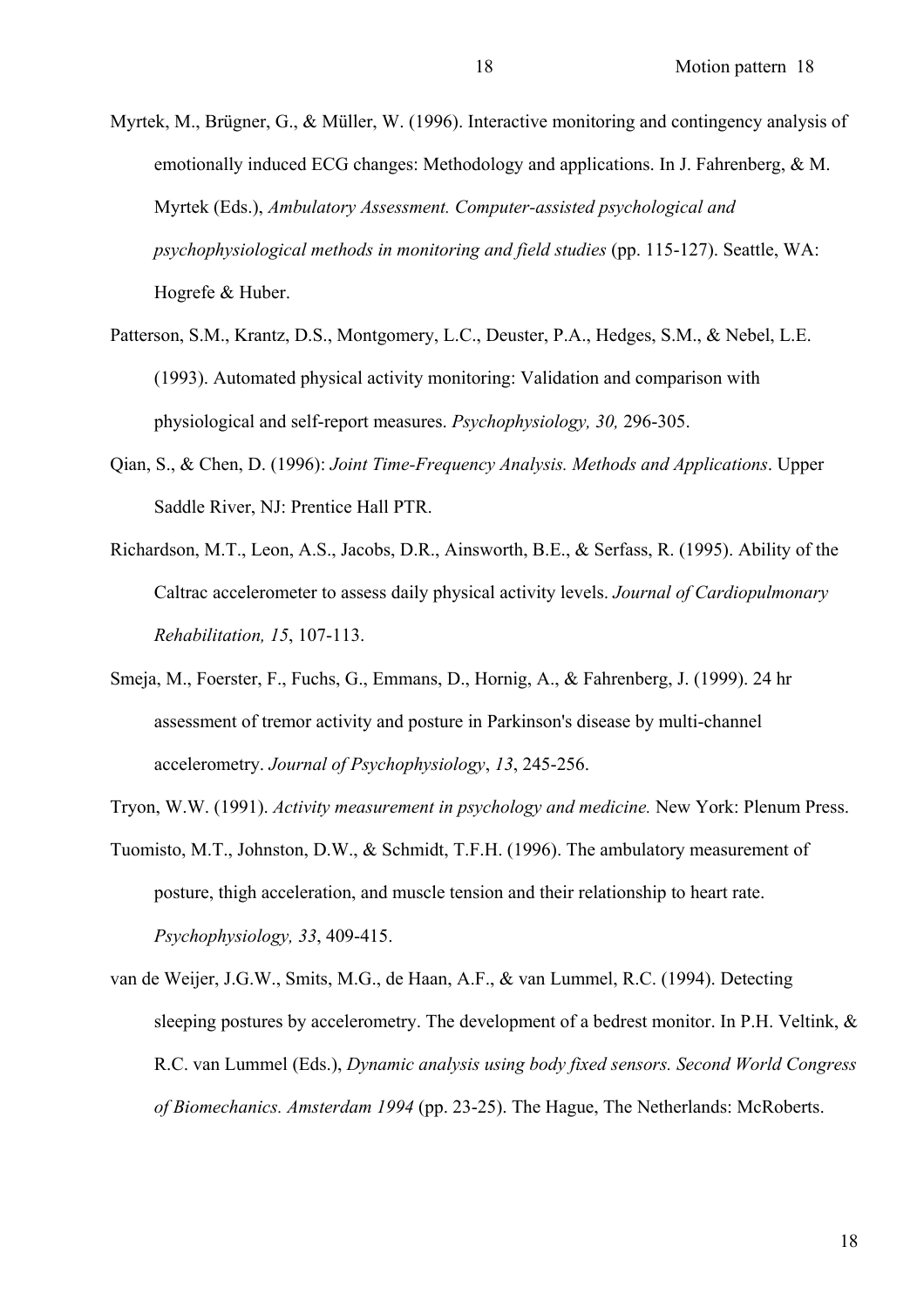- van Someren, E.J., Vonk, B.F., Thijssen, W.A., Speelman, J.D., Schuurman, P.R., Mirmiran, M., & Swaab, D.F. (1998). A new actigraph for long-term registration of the duration and intensity of tremor and movement. *IEEE Transactions on Biomedical Engineering, 45,* 386-395.
- Veltink, P. H., Bussmann, H. B. J., de Vries, W., Martens, W. L. C., & van Lummel, R. C. (1996). Detection of postures and movements using uni-axial accelerometers. *IEEE Rehabilitation Engineering, 4,* 375-385.
- Veltink, P.H., & van Lummel, R.C. (Eds.) (1994). *Dynamic analysis using body fixed sensors. Second World Congress of Biomechanics. Amsterdam 1994*. The Hague, The Netherlands: McRoberts.
- Walker, D.J., Heslop, P.S., Plummer, C.J., Essex, T., & Chandler, S. (1997). A continuous patient activity monitor: validation and relation to disability. *Physiological Measurement, 18*, 49-59.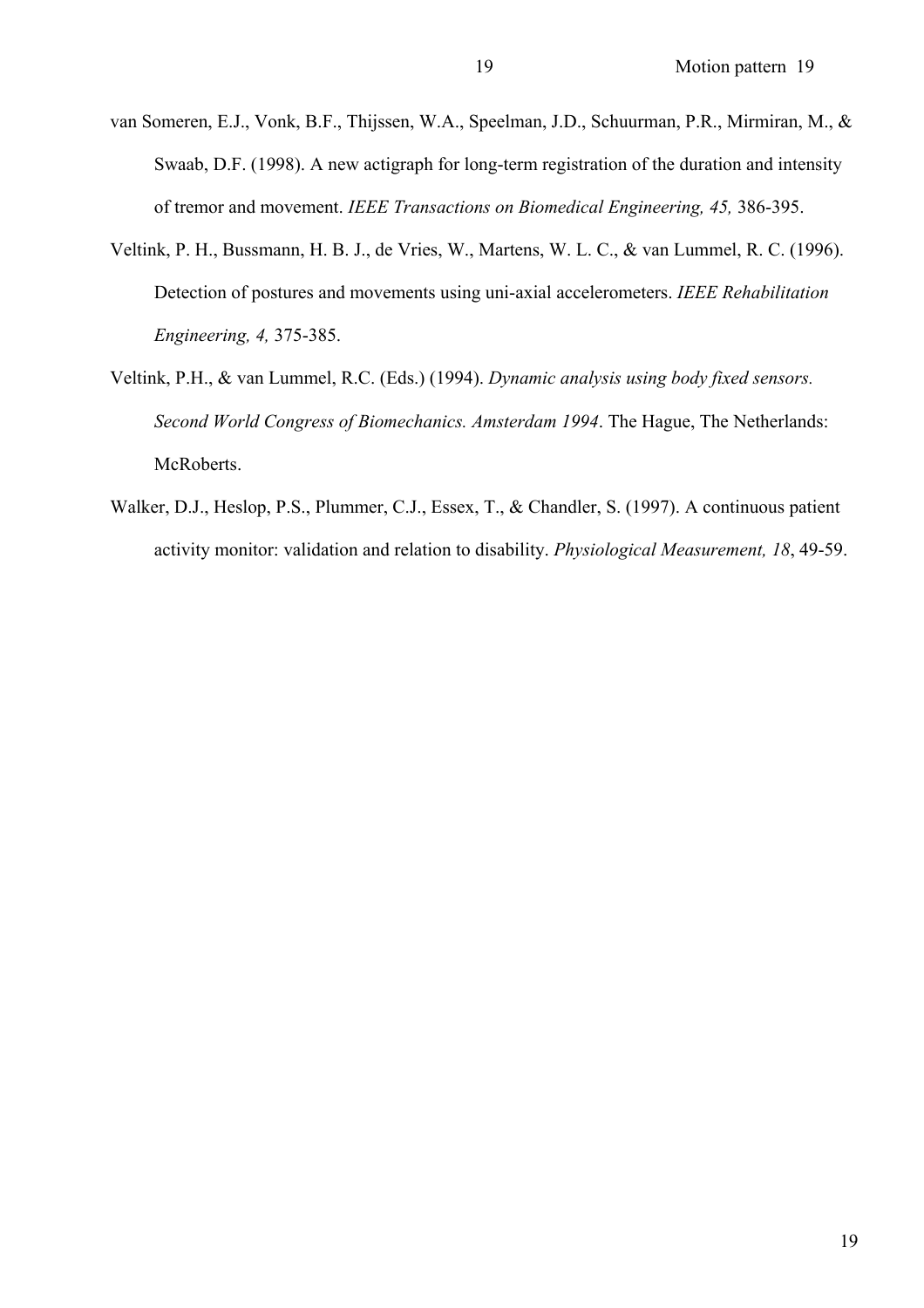## Table 1: Axes and planes

|               | Terms                                                              | Direction<br>with reference to<br>gravitational axis<br>(Sternum vertical) |
|---------------|--------------------------------------------------------------------|----------------------------------------------------------------------------|
| 1             | sagittal<br>anterioposterior<br>XXXXXXXXXXXX<br>(pointing forward) | X                                                                          |
| $\mathcal{L}$ | lateral<br>mediolateral<br>horizontal<br>(pointing sideways)       | y                                                                          |
| 3.            | vertical<br>craniocaudal<br>longitudinal<br>(pointing up)          | Z                                                                          |

Note: Positive direction means that a positive signal is obtained when, for example, a three-axial sensor placed onto the sternum of the standing subject indicates movement up, forward, sideways.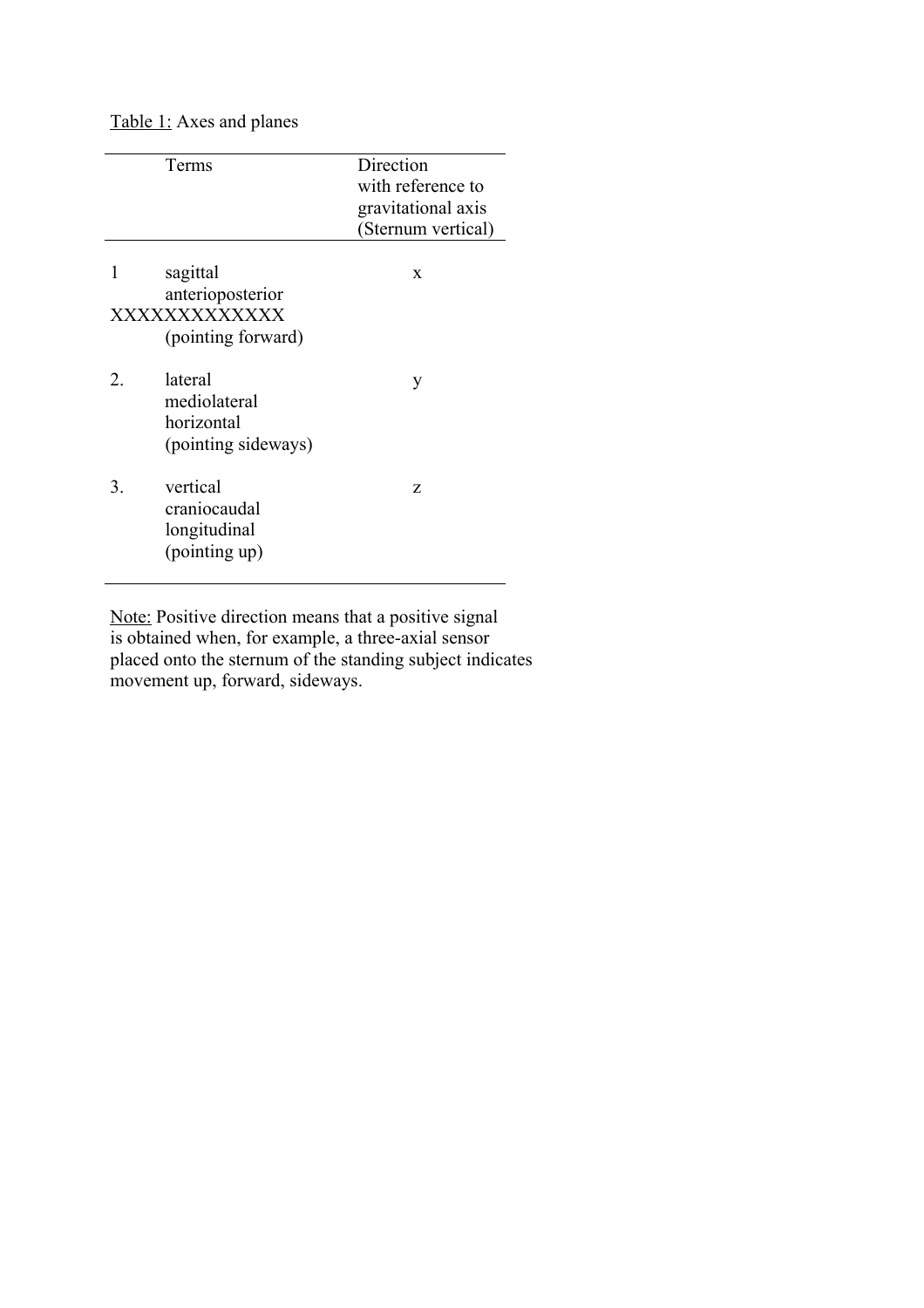Table 2: Permutation of blocked conditions

| Subjects | Standard | Repetition 1  | Repetition 2  | Repetition 3  |
|----------|----------|---------------|---------------|---------------|
| 10       | ARCDEE   | <b>CFRDEA</b> | <b>DECREA</b> | ECDBAF        |
| 10       | ARCDEF   | <b>DECREA</b> | ECDRAF        | <b>CFRDEA</b> |
|          | ARCDEE   | ECDRAF        | CERDEA        | <b>DECREA</b> |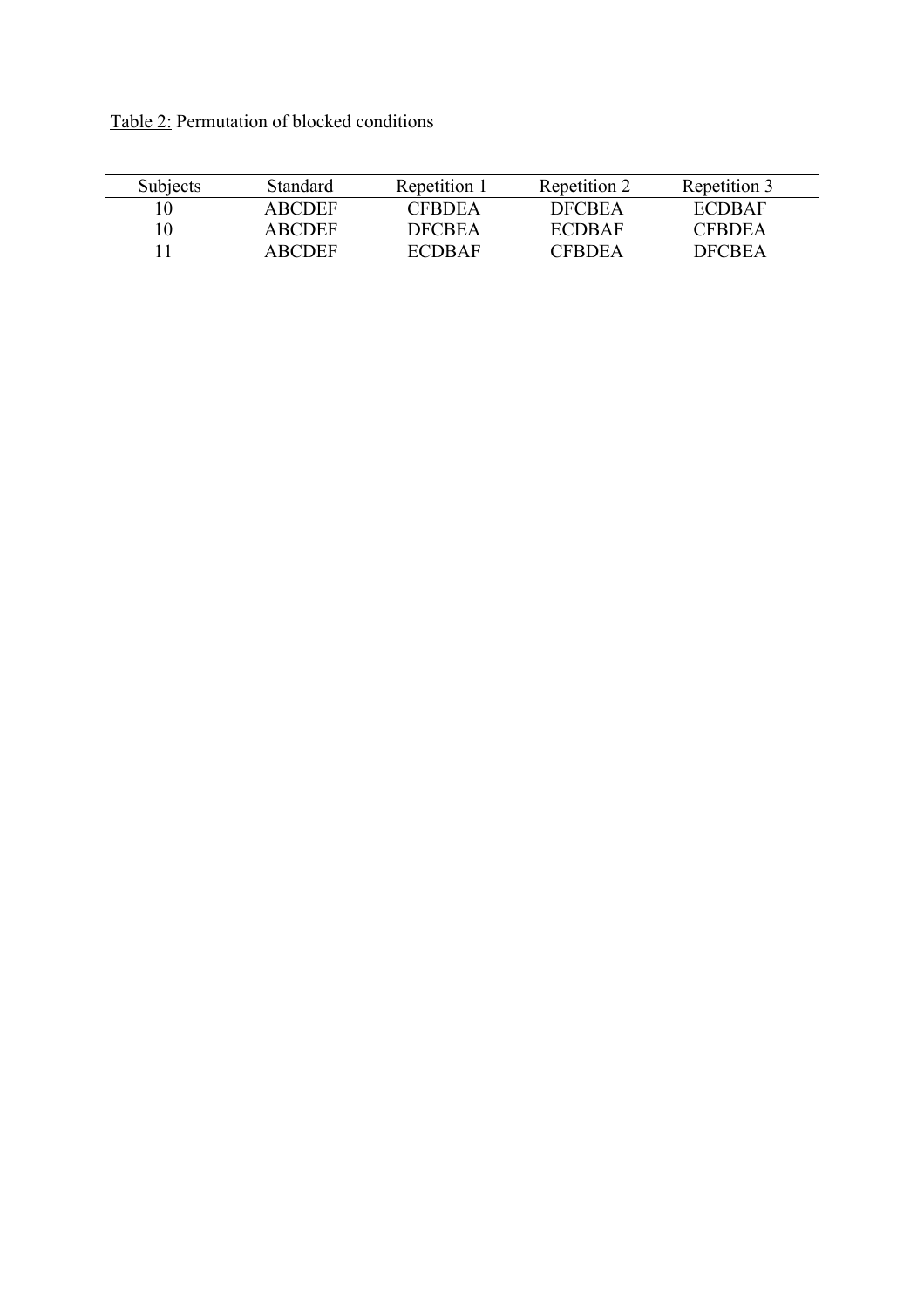| Step | Specification  | Discrimination                | Variables/Sensors             | Standardization |
|------|----------------|-------------------------------|-------------------------------|-----------------|
|      |                | between Conditions            | used                          | necessary       |
|      |                | (number of                    |                               |                 |
|      |                | conditions)                   |                               |                 |
|      | Posture        | lying $(4)$ , sitting $(3)$ , | DC of 3 sternum, 2 thigh      | no              |
|      |                | standing                      |                               |                 |
| 2    | Motion         | all                           | AC of 3 sternum, 2 thigh      | no              |
| 3    | <b>Stairs</b>  | walking $(2)$ , stairs $(2)$  | AC and raw signal of 2        | yes             |
|      |                |                               | sternum (sagittal, vertical), |                 |
|      |                |                               | 2 thigh, walk frequency       |                 |
| 4    | Lying          | lying $(4)$                   | DC of sternum lateral         | no              |
| 5    | Supine         | lying on back, supine         | DC of sternum sagittal and    | no              |
|      |                |                               | vertical                      |                 |
| 6    | Sitting        | sitting $(3)$                 | DC of sternum sagittal and    | no              |
|      |                |                               | vertical                      |                 |
| 7    | Walking        | walking $(2)$                 | walk frequency                | no              |
| 8    | <b>Bicycle</b> | sitting forward,              | AC of sternum sagittal,       | no              |
|      |                | bicycle                       | 2 thigh                       |                 |

Table 3: Hierarchical classification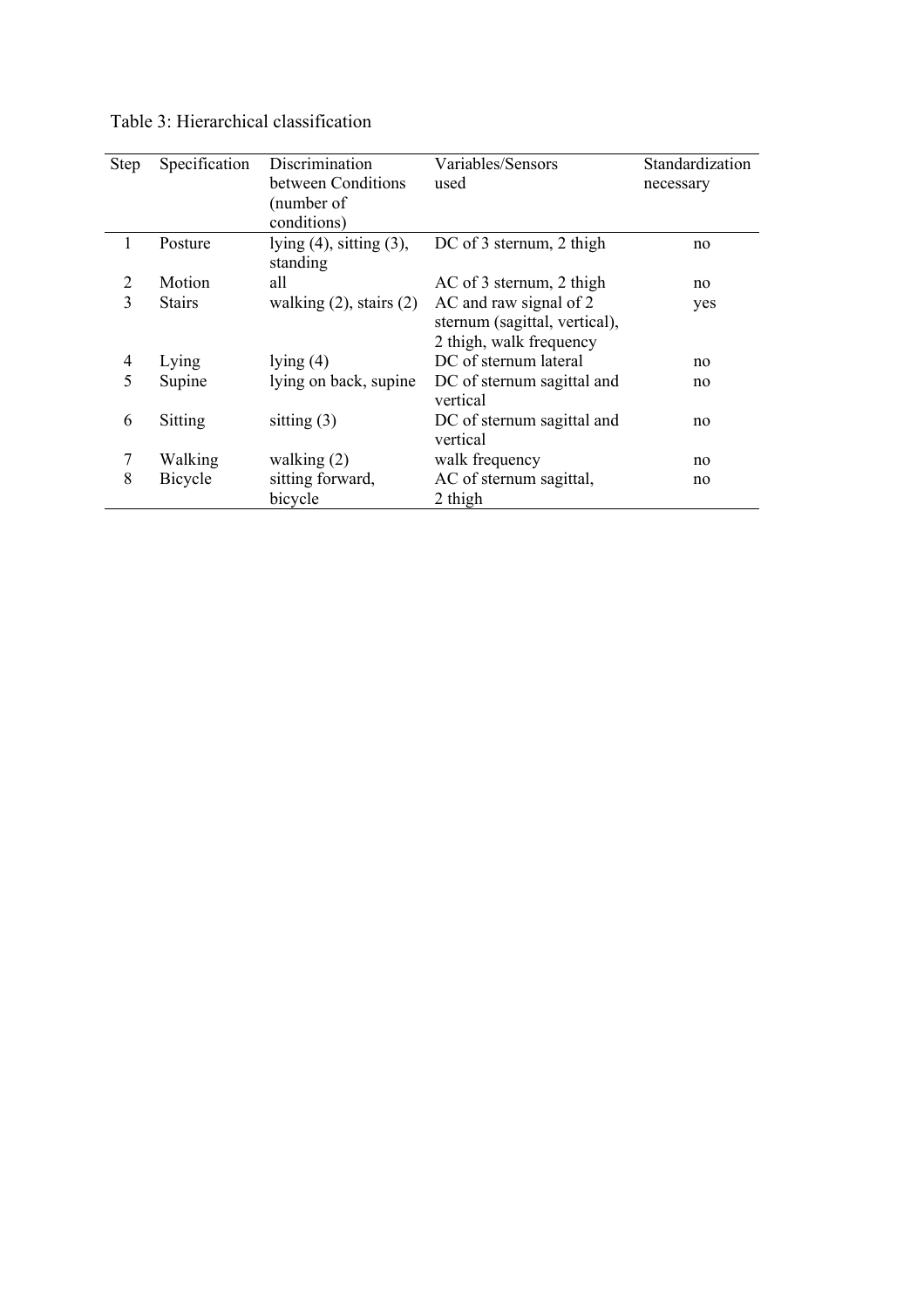Table 4: Comparison of true and detected motions and postures (five-sensor configuration) Table 4: Comparison of true and detected motions and postures (five-sensor configuration)

| Condition                                       | Detected by Accelerometry |                                             |     |                           |                          |               |                          |                                                                              |                                                                      |                          |                          |                                                                                                  |                                                                                                 |                |
|-------------------------------------------------|---------------------------|---------------------------------------------|-----|---------------------------|--------------------------|---------------|--------------------------|------------------------------------------------------------------------------|----------------------------------------------------------------------|--------------------------|--------------------------|--------------------------------------------------------------------------------------------------|-------------------------------------------------------------------------------------------------|----------------|
|                                                 |                           | $\begin{array}{c cc} 1 & 2 & 3 \end{array}$ |     |                           | $\overline{C}$           | $\circ$       |                          | $\infty$                                                                     |                                                                      |                          | $\frac{1}{\sqrt{2}}$     | $\overline{2}$                                                                                   | 13                                                                                              | Total          |
| Sitting upright                                 |                           |                                             |     |                           | $\mid$                   | $\,$ $\,$     | $\blacksquare$           | $\overline{\phantom{a}}$                                                     | $\overline{\phantom{a}}$                                             | $\overline{\phantom{a}}$ |                          | I                                                                                                | $\overline{\phantom{a}}$                                                                        |                |
| Sitting, leaning forward                        |                           | $\mathcal{S}$                               |     |                           |                          |               |                          |                                                                              |                                                                      | $\mathbf{I}$             |                          | $\overline{\phantom{a}}$                                                                         |                                                                                                 |                |
| Sitting, leaning backward<br>$\tilde{\epsilon}$ |                           |                                             |     |                           |                          |               |                          | $\begin{array}{c} 1 \\ -1 \end{array} \begin{array}{c} -1 \\ -1 \end{array}$ |                                                                      |                          |                          |                                                                                                  |                                                                                                 |                |
| 4 Standing                                      |                           |                                             |     |                           |                          |               |                          |                                                                              |                                                                      |                          |                          |                                                                                                  |                                                                                                 |                |
| Lying, left side<br>$\overline{6}$              |                           |                                             |     |                           |                          |               |                          | $1 - 18$                                                                     |                                                                      |                          |                          |                                                                                                  |                                                                                                 |                |
| Lying on back<br>$\bullet$                      |                           |                                             |     |                           |                          |               |                          |                                                                              |                                                                      |                          |                          |                                                                                                  |                                                                                                 |                |
| Lying, right side                               |                           |                                             |     |                           |                          |               |                          |                                                                              |                                                                      |                          |                          |                                                                                                  |                                                                                                 |                |
| 8 Lying supported, knees                        |                           |                                             |     | $1 - \frac{1}{9}$ 1 1 1 1 | $11181 - 11111$          | $117 - 211$   | 1111221                  |                                                                              | $\begin{array}{c} 1 \cdot (1-1) \cdot (1-1) \cdot (1-1) \end{array}$ | $11111 - 789 - 18$       |                          | $\begin{array}{cccccccccccccc} 1 & \leftarrow & 1 & 1 & 1 & 1 & \cdots & \leftarrow \end{array}$ | $\begin{array}{cccccccccccccc} 1 & 1 & 1 & 1 & 1 & 1 & 1 & 1 & 1 & 1 & 1 & 1 & 1 & \end{array}$ | 22223332 25232 |
| gn                                              |                           |                                             |     |                           |                          |               |                          | $\sim 1$                                                                     |                                                                      |                          |                          |                                                                                                  |                                                                                                 |                |
| 9 Walking normal pace                           | I                         | I                                           |     |                           |                          |               |                          |                                                                              |                                                                      |                          |                          |                                                                                                  |                                                                                                 |                |
| 10 Walking fast pace                            |                           |                                             |     |                           |                          | $\mathcal{A}$ | $\overline{\phantom{a}}$ | $\overline{\phantom{a}}$                                                     | $\frac{6}{20}$ – m m 1                                               |                          |                          | $1 - 8$                                                                                          |                                                                                                 |                |
| 11 Upstairs                                     |                           |                                             |     |                           |                          | $\mathbf{I}$  | $\mathcal{A}$            | $\overline{\phantom{a}}$                                                     |                                                                      |                          |                          |                                                                                                  |                                                                                                 |                |
| 12 Downstairs                                   |                           |                                             |     |                           |                          | $\frac{1}{2}$ | $\mathcal{A}$            | $\mathcal{A}$                                                                |                                                                      |                          |                          |                                                                                                  |                                                                                                 |                |
| 13 Cycling                                      |                           |                                             |     |                           | $\overline{\phantom{a}}$ |               | $\vert$                  | $\vert$                                                                      |                                                                      |                          | $\overline{\phantom{a}}$ | $\overline{\phantom{a}}$                                                                         |                                                                                                 |                |
| Total                                           |                           | 79 96                                       | 104 | $\frac{1}{92}$            | 93                       | 93            | 92                       | 91                                                                           | 96 <sup>°</sup>                                                      |                          | 87                       | 92                                                                                               | 91                                                                                              |                |
|                                                 |                           |                                             |     |                           |                          |               |                          |                                                                              |                                                                      |                          |                          |                                                                                                  |                                                                                                 |                |

classification of the subsequently conducted three permutations of these conditions (3 x 31 = 93 classifications for each condition, 9 missing data). classification of the subsequently conducted three permutations of these conditions  $(3 \times 31 = 93$  classifications for each condition, 9 missing data). Note: The accelerometric data obtained for the 13 conditions of the standard protocol were used as an individual reference pattern for the Note: The accelerometric data obtained for the 13 conditions of the standard protocol were used as an individual reference pattern for the The contingency table had a  $\chi^2$  (144, <u>N</u> = 31) = 13.47,  $p \le 0.01$ . Cramer's <u>V</u> = 0.97. The contingency table had a  $\chi^2$  (144, <u>N</u> = 31) = 13.47,  $p < .001$ . Cramer's <u>V</u> = 0.97.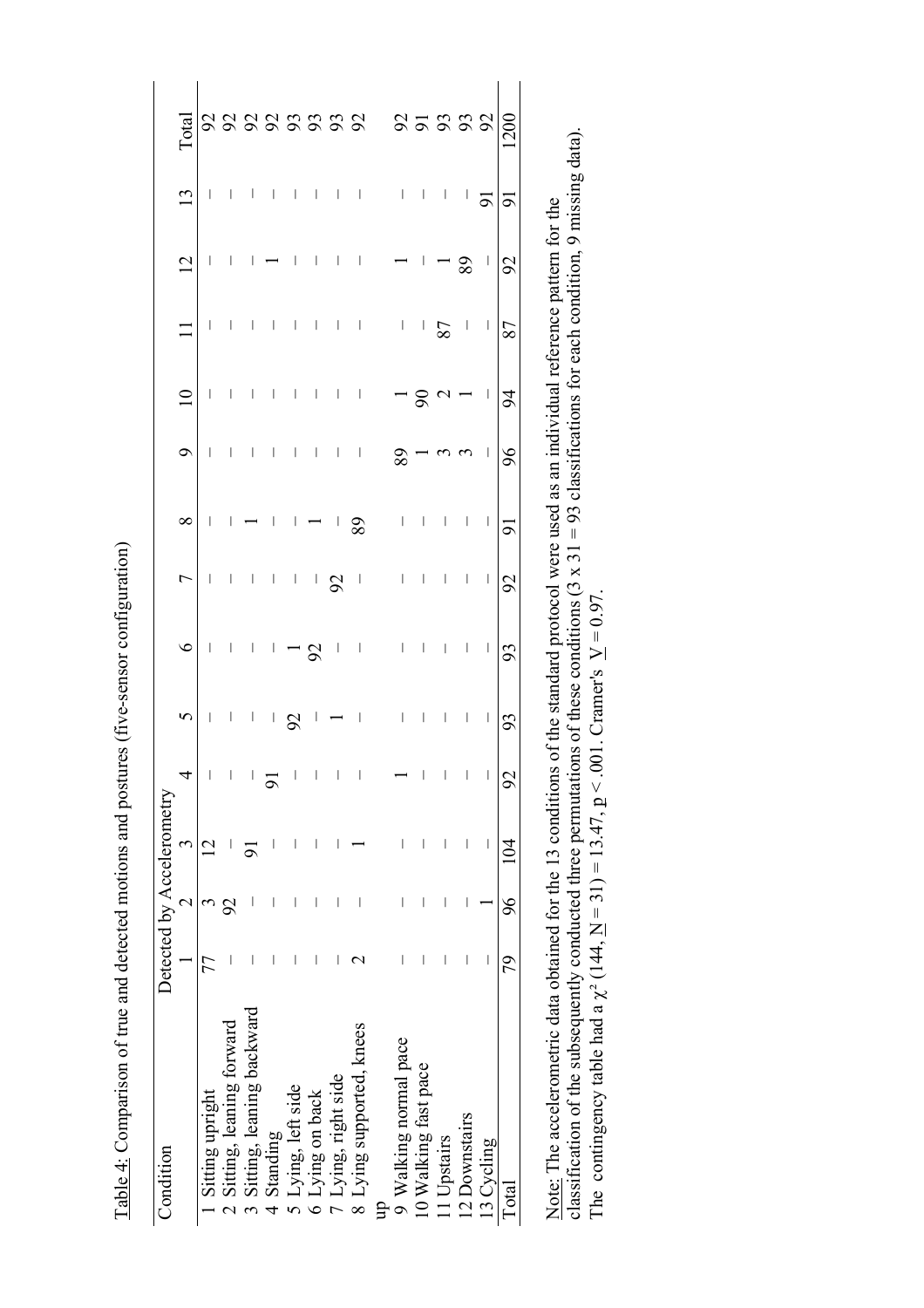|           |                | Detected by Accelerometry |       |              |       |
|-----------|----------------|---------------------------|-------|--------------|-------|
| Condition | <b>Sitting</b> | <b>Standing</b>           | .ying | Moving       | Total |
| Sitting   | 276            |                           |       |              | 279   |
| Standing  |                |                           |       |              | 93    |
| Lying     |                |                           | 367   |              | 371   |
| Moving    |                |                           |       | 457          | 464   |
| Total     | 282            | 95                        | 369   | $46^{\circ}$ | 1207  |

Table 5: True and detected motions and postures (two-sensor configuration)

Note: The accelerometric data obtained for the 13 conditions of the standard protocol were used as an individual reference pattern for the classification of the subsequently conducted three permutations of these conditions (1207 classifications, 2 missing data). The contingency table had a  $\chi^2$  (9, <u>N</u> = 31) = 3459.7, <u>p</u> < .001. Cramer's <u>V</u> = 0.98.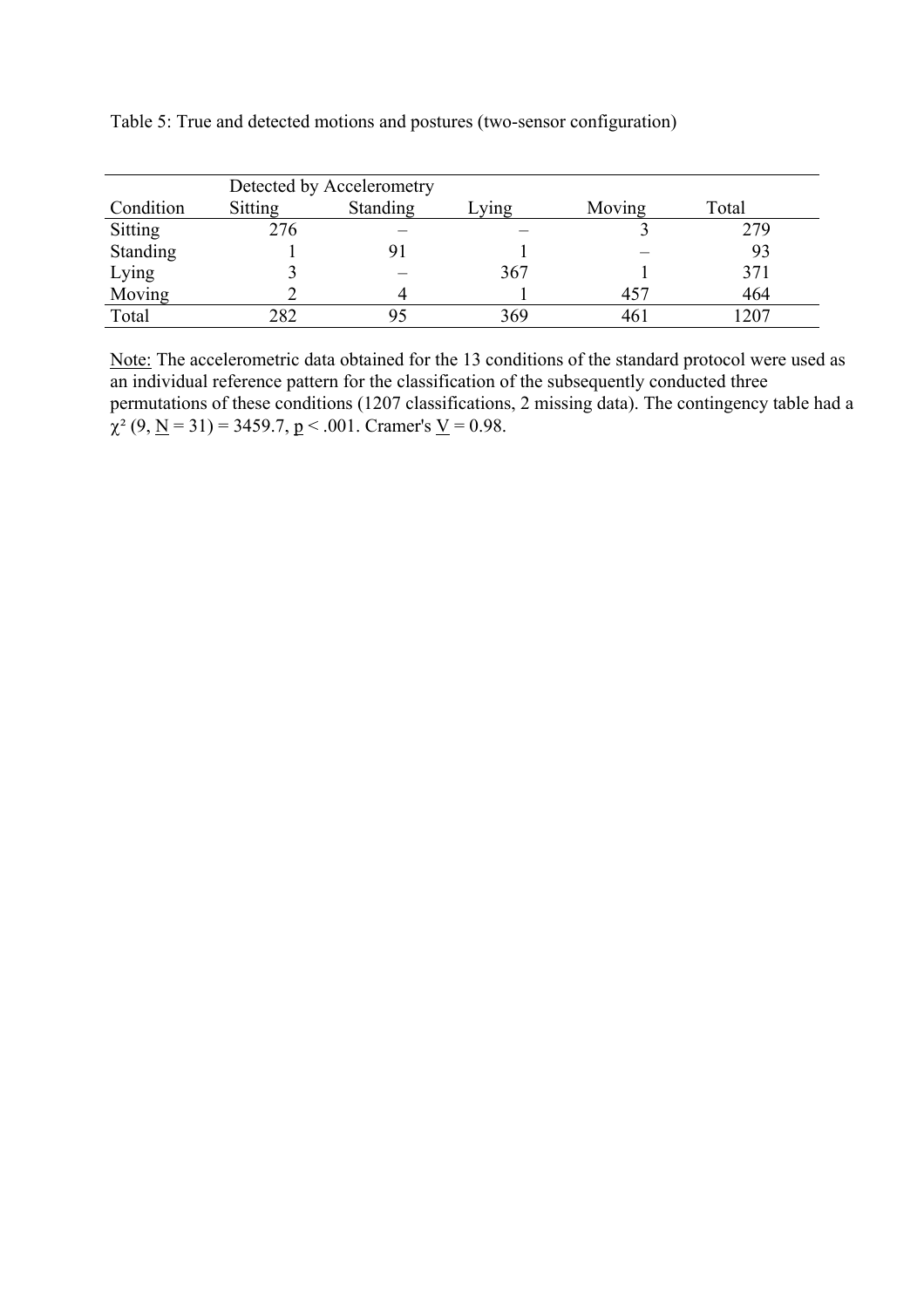| Number of | Placement                                     | Direction of | Suited for detection of                                               |
|-----------|-----------------------------------------------|--------------|-----------------------------------------------------------------------|
| sensors   |                                               | axis         |                                                                       |
| 2         | Sternum                                       | Z            | Basic classes: Sitting, Standing                                      |
|           | right Thigh                                   | $\mathbf{x}$ | Lying, and Moving<br>(pace and vigor of stride)                       |
| $4*$      | as above, and<br><b>Sternum</b><br>left Thigh | X<br>X       | Subtypes of Sitting and Moving<br>(Walking, Climbing stairs, Cycling) |
| 5         | as above, and<br>Sternum                      |              | Body rotation in bed                                                  |

Table 6: Proposed sensor configuration for standard accelerometric detection of posture and motion patterns.

Note: <sup>\*</sup> Recommended for optimal discrimination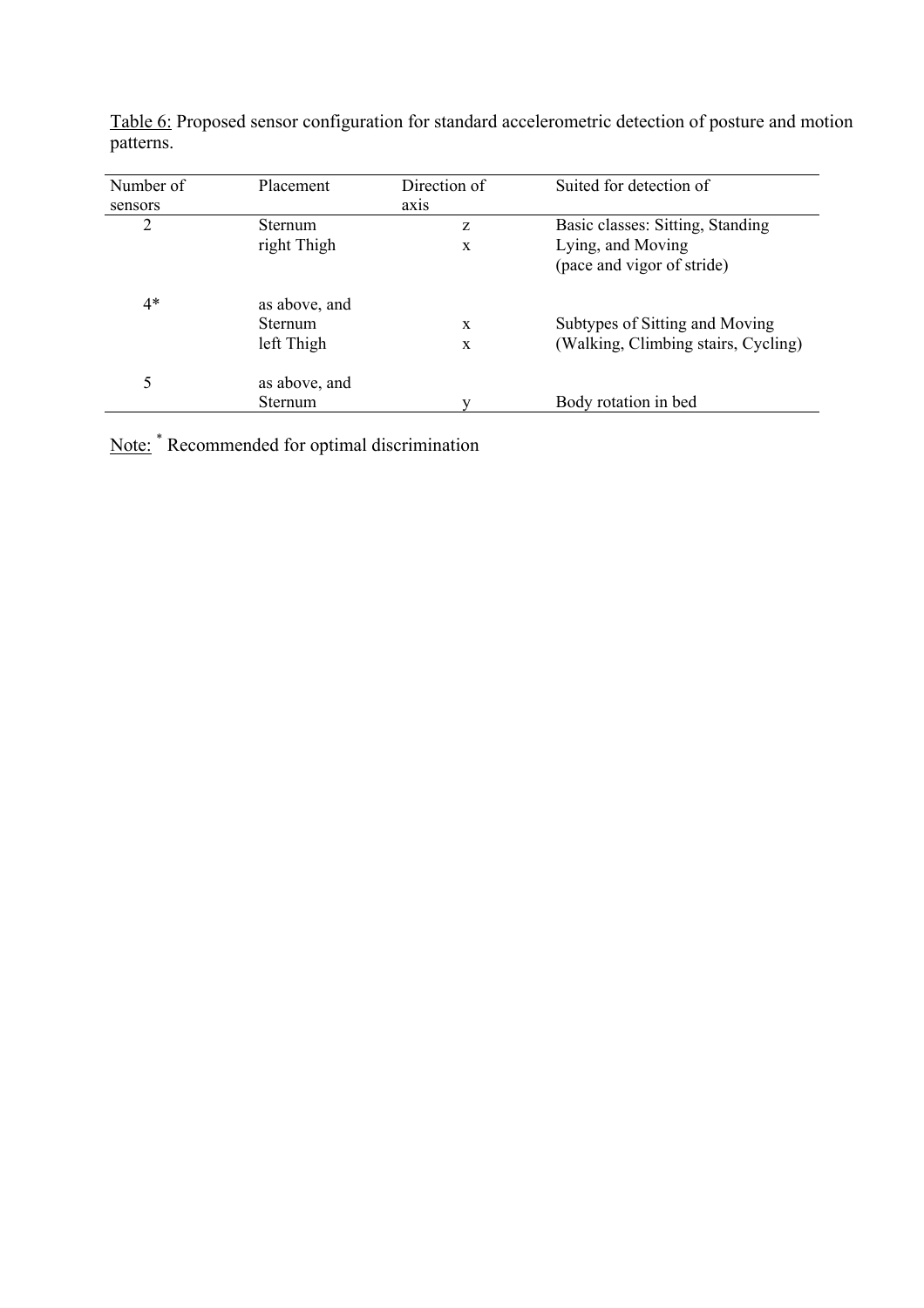# Figure Legends

Figure 1 : The x-, y- and z-direction of sensitvie sensor axes

(Figure 1 is an adjunct to Table 1)

Figure 2 : Postural and activity conditions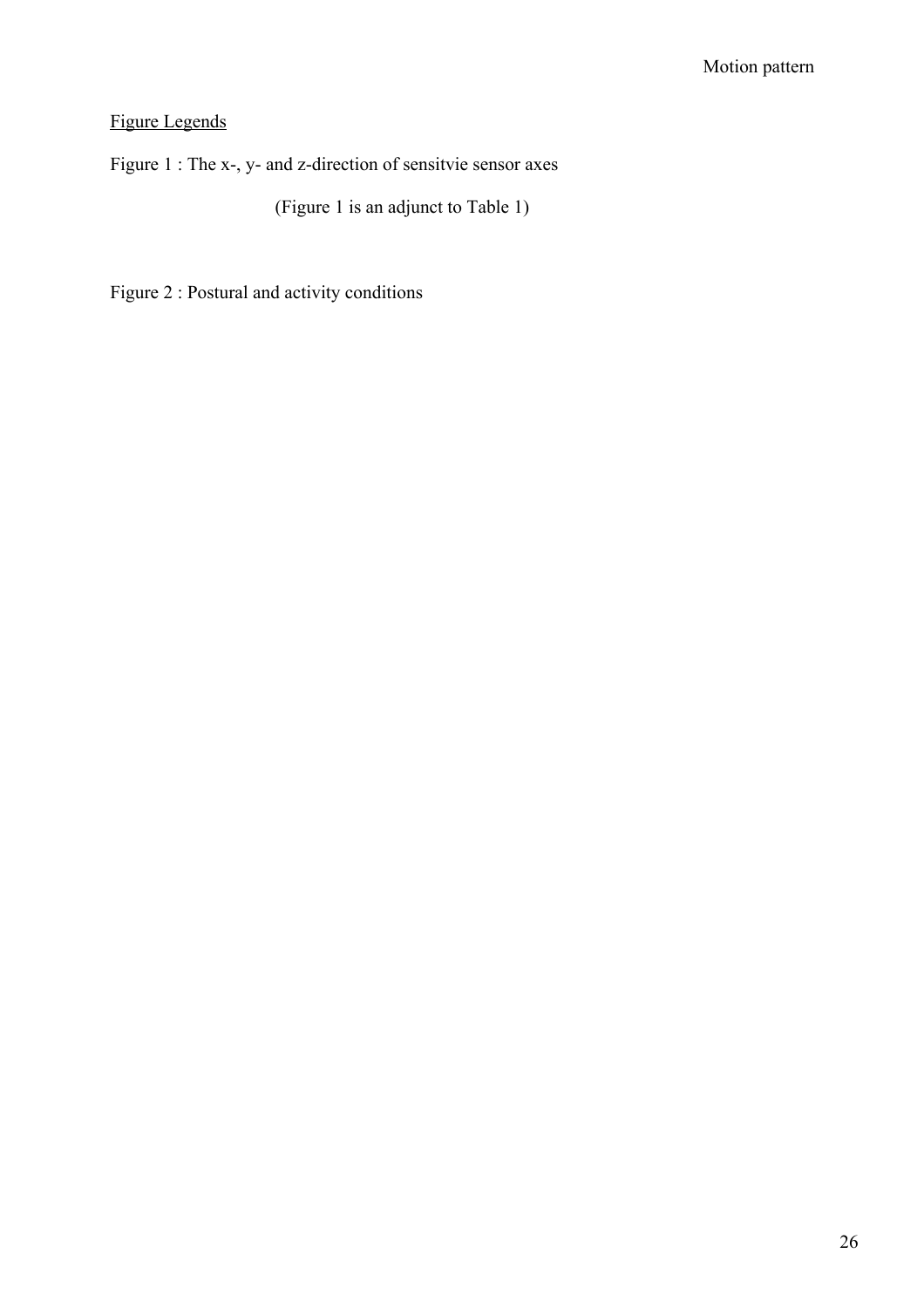